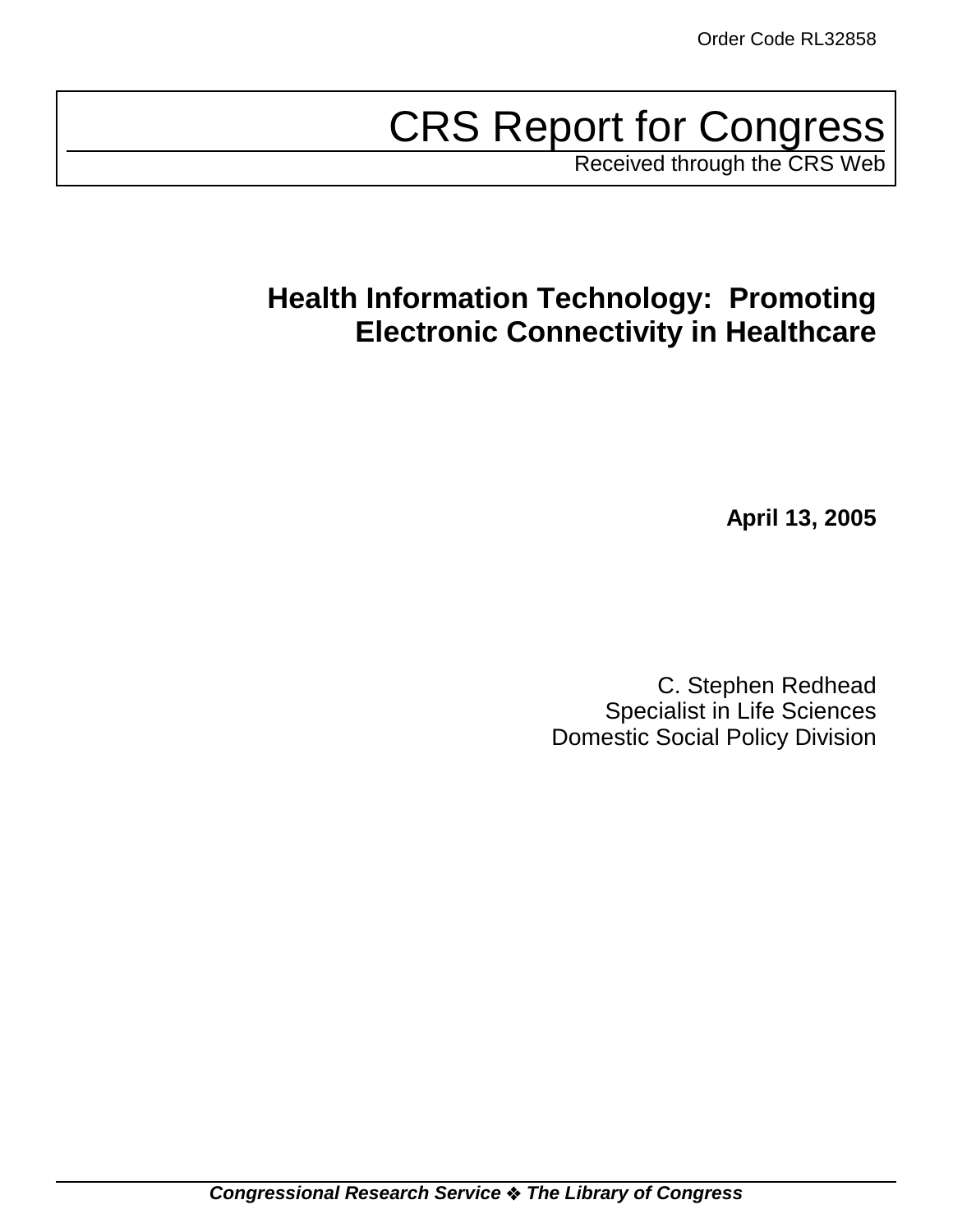### Health Information Technology: Promoting Electronic Connectivity in Healthcare

### **Summary**

The Institute of Medicine, the National Committee on Vital and Health Statistics, and other expert panels have identified information technology (IT) as one of the most powerful tools for reducing medical errors, lowering health costs, and improving the quality of care. However, the U.S. health care industry lags far behind other sectors of the economy in its investment in IT, despite growing evidence that electronic information systems can play a critical role in addressing the many challenges the industry faces. Adoption of health IT systems faces significant financial, legal, and technical obstacles.

Congress and the Administration have taken a number of important steps to promote health IT. The 2003 Medicare Modernization Act instructed the HHS Secretary to adopt electronic prescription standards and establish a Commission for Systemic Interoperability. The Commission is charged with developing a comprehensive strategy for implementing data and messaging standards to support the electronic exchange of clinical data. On April 27, 2004, President Bush called for the widespread adoption of interoperable electronic health records (EHRs) within 10 years and established the position of National Coordinator for Health Information Technology. Pursuant to the President's order, the National Coordinator has developed a strategic 10-year plan outlining steps to transform the delivery of health care by adopting EHRs and developing a National Health Information Infrastructure (NHII) to link such records nationwide.

The strategic plan identifies several potential policy options for providing incentives for EHR adoption. They include: providing grants to stimulate EHRs and regional information exchange systems; offering low-rate loans and loan guarantees for EHR adoption; amending federal rules (e.g., Medicare physician self-referral law) that may unintentionally impede the development of electronic connectivity among health care providers; and using Medicare reimbursement to reward EHR use.

Health IT has broad bipartisan support among lawmakers. The  $109<sup>th</sup> Congress$ is likely to consider legislation to boost federal investment and leadership in health IT and provide incentives both for EHR adoption and for the creation of regional health information networks, which are seen as a critical step towards the goal of interconnecting the health care system nationwide. Several health IT bills were introduced during the last Congress and, to date, two bills (H.R. 747, S. 16) have been introduced this year. Congress laid the groundwork for establishing an NHII when it enacted the 1996 Health Insurance Portability and Accountability Act (HIPAA). HIPAA instructed the HHS Secretary to develop privacy standards to give patient more control over the use of their medical information, and security standards to safeguard electronic patient information against unauthorized access, use, or disclosure.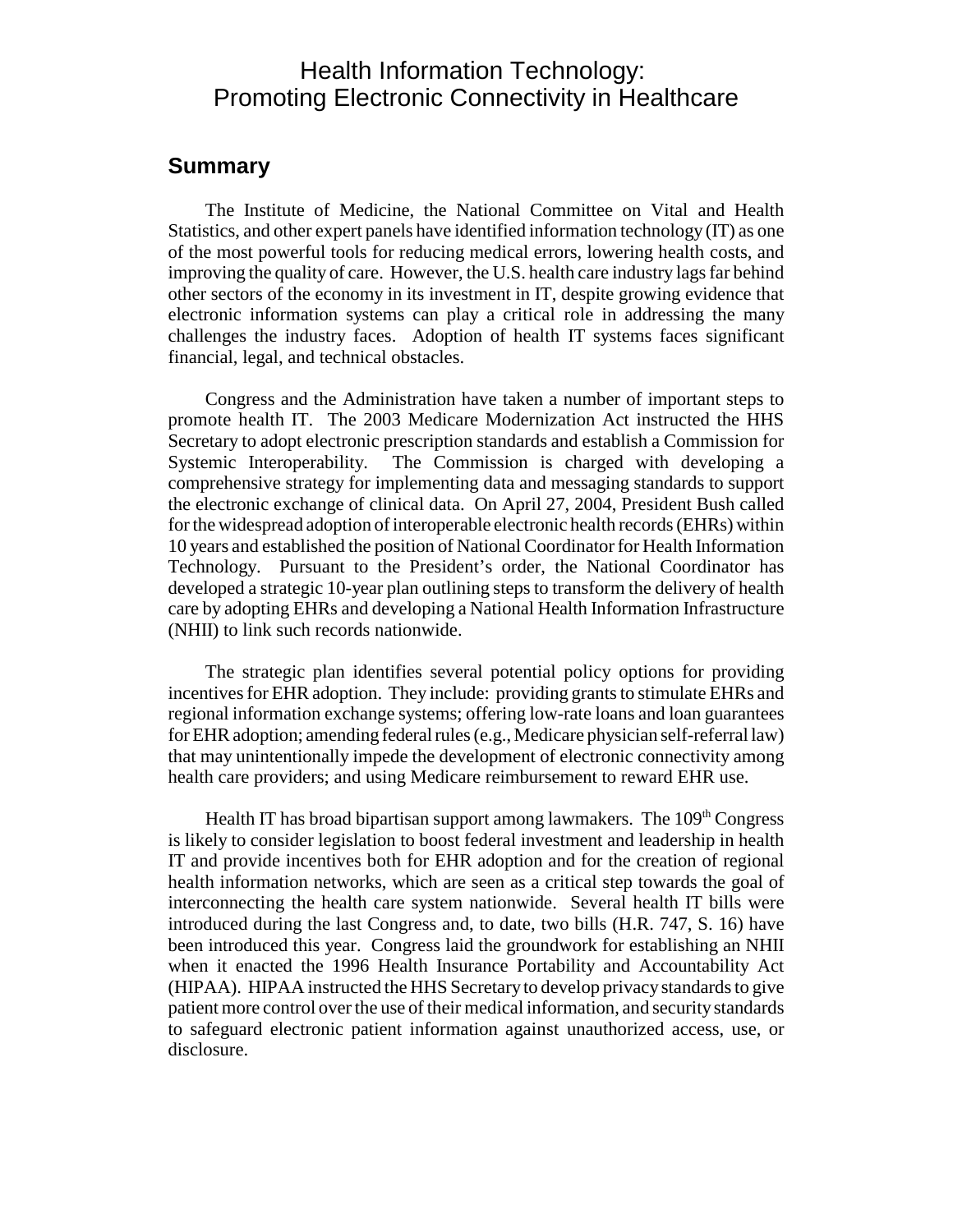### **Contents**

### **List of Tables**

| Table 1. Summary of Health Care Information Technology (IT) Provisions |  |
|------------------------------------------------------------------------|--|
|                                                                        |  |
| Table 2. Comparison of Bills to Encourage the Adoption of Health       |  |
|                                                                        |  |
| Table 3. Summary of Health Information Technology (IT) Legislation     |  |
|                                                                        |  |
| Table 4. Summary of Health Information Technology (IT) Legislation     |  |
|                                                                        |  |
|                                                                        |  |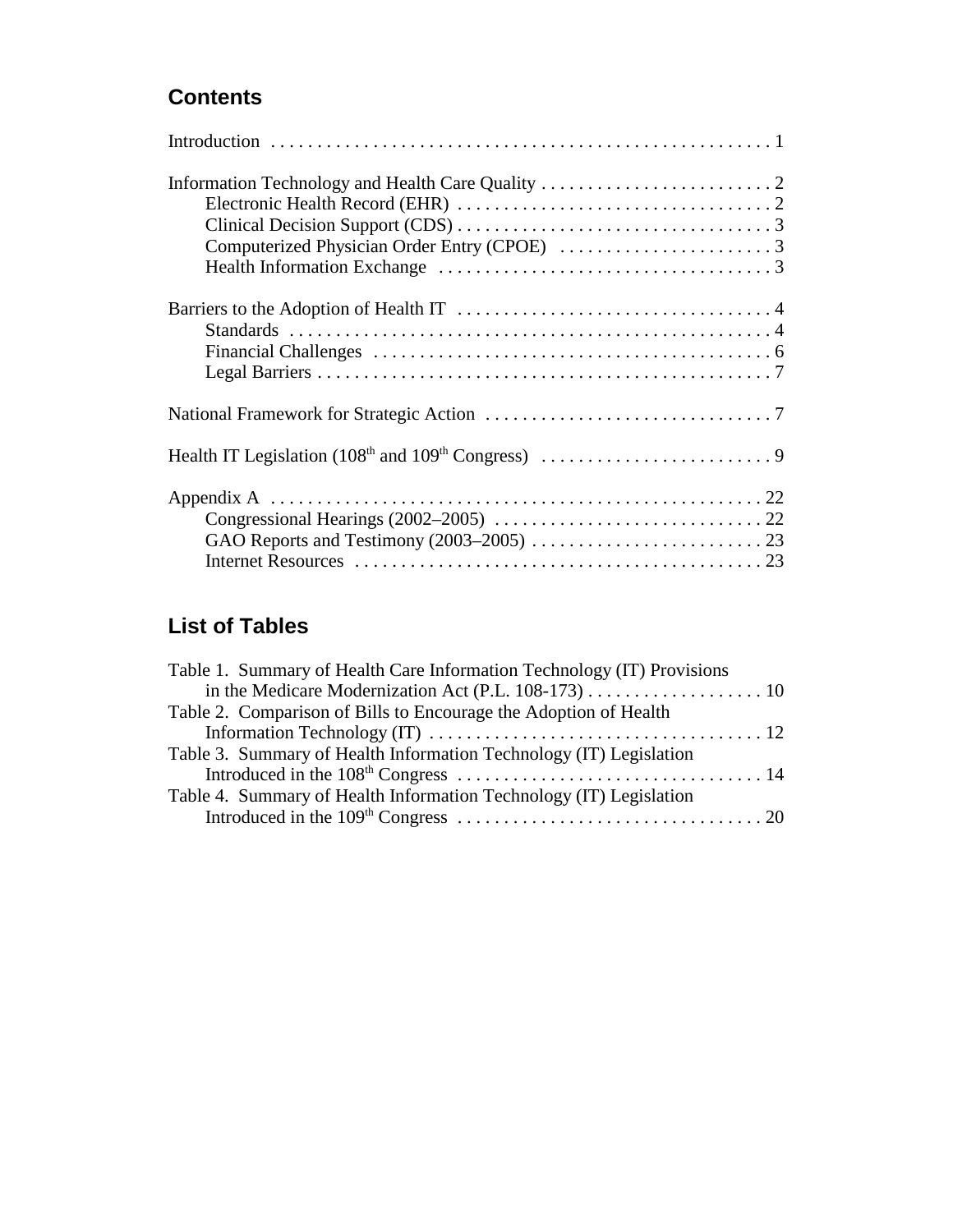# Health Information Technology: Promoting Electronic Connectivity in Healthcare

### **Introduction**

The Institute of Medicine (IOM), the National Committee on Vital and Health Statistics (NCVHS), and other expert panels have identified information technology (IT) as one of the most powerful tools for reducing medical errors, lowering health  $costs$ , and improving the quality of care.<sup>1</sup> They recommend that health care organizations adopt IT systems to support the electronic collection and exchange of patient information. The goal is for these systems to operate seamlessly as part of a national health information infrastructure (NHII), which would enable health care providers anywhere in the country to access patient information at the point of care. While supporting the delivery of high-quality patient care, experts emphasize that a NHII must also meet the nation's needs for public health surveillance, biodefense, and biomedical research, and protect the privacy of individuals.

The U.S. health care industry lags well behind other sectors of the economy in its investment in IT, despite growing evidence that electronic information systems can play a critical role in addressing the many challenges the industry faces. There are significant financial, legal, and technical obstacles to the adoption of health IT systems. The issue for Congress, in which there is broad bipartisan support for health IT, is how best to create incentives for the adoption of IT throughout the health care industry.

Congress and the Administration have already taken a number of important steps to promote health IT. The 2003 Medicare Modernization Act instructed the HHS Secretary to adopt electronic prescription standards and establish a Commission for Systemic Interoperability. The Commission is charged with developing a comprehensive strategy for implementing data and messaging standards to support the electronic exchange of clinical data. On April 27, 2004, President Bush called for the widespread adoption of interoperable electronic health records (EHRs) within 10 years and established the Office of the National Coordinator for Health Information Technology (ONCHIT). ONCHIT has developed a strategic 10-year plan outlining steps to transform the delivery of health care by adopting EHRs and developing a National Health Information Infrastructure (NHII) to link such records nationwide. The strategic plan identifies several potential policy options for

<sup>1</sup> U.S. Department of Health and Human Services, *Information for Health: A Strategy for Building the National Health Information Infrastructure,* Report and Recommendations from the National Committee on Vital and Health Statistics, Nov. 15, 2001, available online at [http://www.ncvhs.hhs.gov]; and, Institute of Medicine, *Crossing the Quality Chasm: A New Health System for the 21st Century,* Washington, DC: National Academy Press, 2001.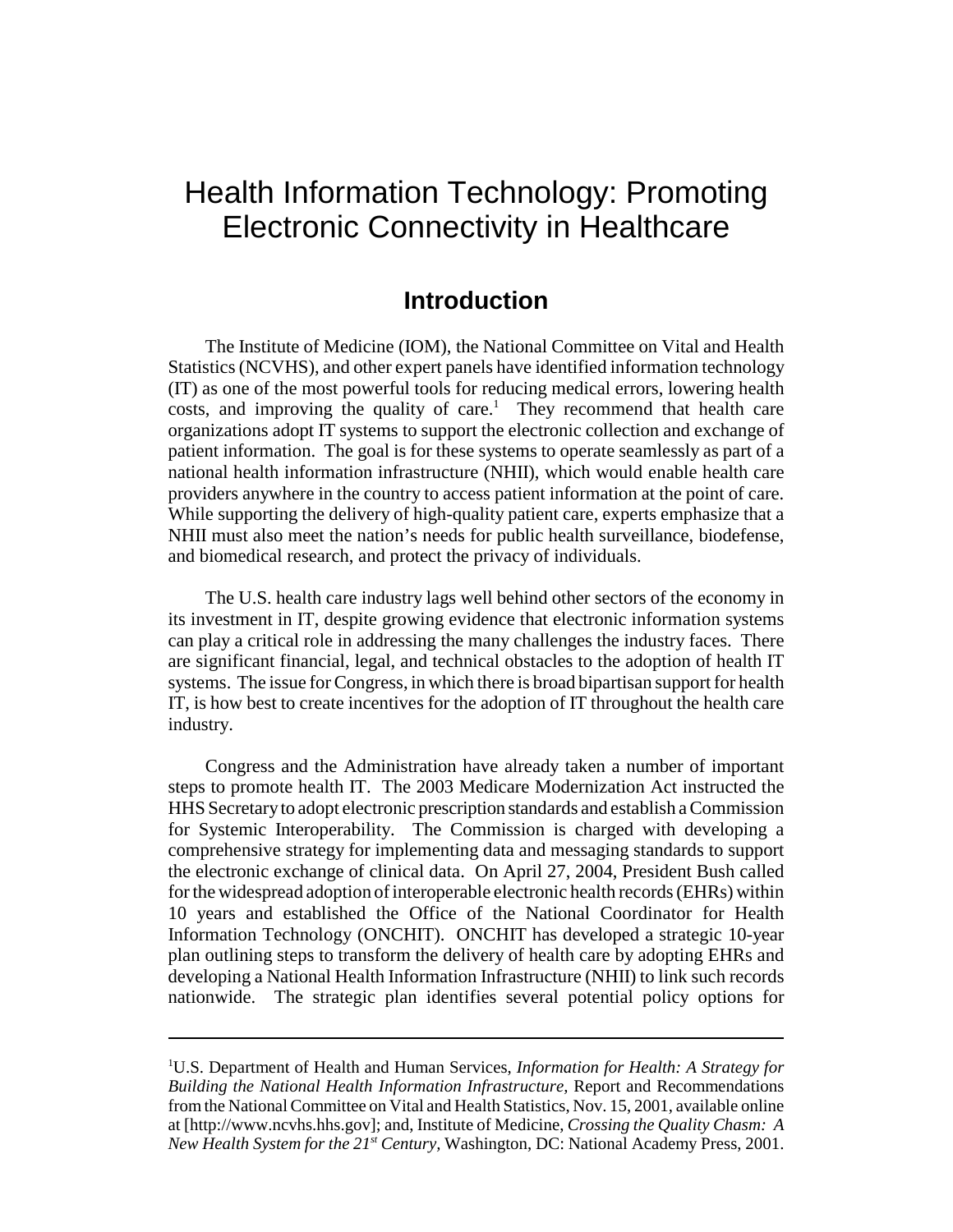providing incentives for EHR adoption. They include: providing grants to stimulate EHRs and regional information exchange systems; offering low-rate loans and loan guarantees for EHR adoption; amending federal rules (e.g., Medicare physician selfreferral law) that may unintentionally impede the development of electronic connectivity among health care providers; and using Medicare reimbursement to reward EHR use.

Lawmakers in the  $109<sup>th</sup>$  Congress are likely to consider legislation to boost federal investment and leadership in health IT and provide incentives both for EHR adoption and for the creation of regional health information networks, which are seen as a critical step towards the goal of interconnecting the health care system nationwide. Congress laid the groundwork for establishing an NHII when it enacted the 1996 Health Insurance Portability and Accountability Act (HIPAA). HIPAA instructed the HHS Secretary to develop privacy standards to give patients more control over the use of their medical information, and security standards to safeguard electronic patient information against unauthorized access, use, or disclosure.

This report summarizes recently proposed and enacted legislation to promote the use of EHRs and the development of the NHII. It begins with a brief discussion of some of the benefits of broadening the application of information technology (IT) in health care, as well as the significant financial, technical, and legal barriers to the adoption of health IT. That is followed by a summary of the goals articulated in the federal government's strategic framework for health IT adoption. The report concludes with a set of tables summarizing health IT legislation in the  $108<sup>th</sup>$  and  $109<sup>th</sup>$ Congresses. **Appendix A** provides additional background information on health IT, including a list of congressional hearings, GAO reports, and online resources.

### **Information Technology and Health Care Quality**

In its June 2004 report, *Revolutionizing Health Care Through Information Technology,* the President's Information Technology Advisory Committee (PITAC) proposed a framework for a NHII composed of four elements.<sup>2</sup>

#### **Electronic Health Record (EHR)**

The EHR provides a clinician with real-time access to patient information, as well as a complete longitudinal record of care. A fully integrated EHR enables a physician to update clinical and other information about a patient on a continuous basis. Such an integrated system permits a physician, for example, to view a history of the patient's medical condition and visits to health providers (with submenus for notes from those visits), images and reports of diagnostic procedures, current medications, functional status and social service eligibility, schedule of preventive services, allergies, and contact information for family caregivers.

<sup>&</sup>lt;sup>2</sup>Report can be obtained at [http://www.nitrd.gov/pitac].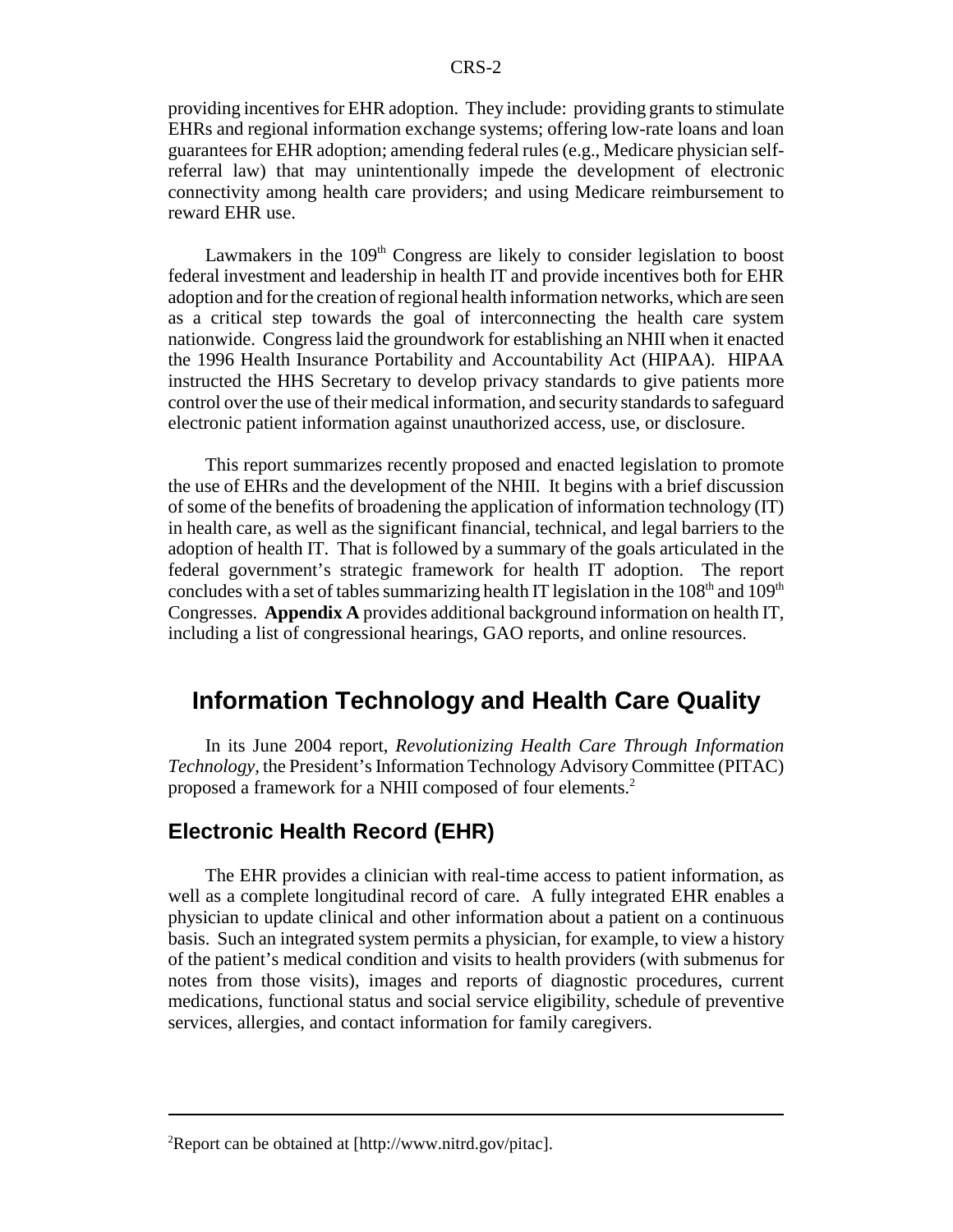### **Clinical Decision Support (CDS)**

Linking a patient's EHR to a computerized CDS system provides clinicians with real-time diagnostic and treatment recommendations. CDS systems, which include a range of technologies from simple clinical alerts and warnings of prescription drug interactions to detailed clinical protocols and procedures, facilitate the practice of evidence-based medicine by providing clinicians with state-of-the-art medical knowledge at the point of care.

#### **Computerized Physician Order Entry (CPOE)**

CPOE minimizes handwriting and other communication errors by having physicians and other providers enter orders into a computer system. Originally designed for ordering medications, more advanced CPOE systems include orders for x-rays and other diagnostic procedures, referrals, discharges, and transfers. CPOE may also be linked to a patient's EHR and various decision support functions.

#### **Health Information Exchange**

The final and most important element of a NHII is electronic connectivity (via the Internet and other networks) enabling health care providers to exchange patient health information. Networks that permit electronic communication among providers must be secure in order to safeguard the information from unauthorized access, use, and disclosure. They also require the development of data and messaging standards to establish the critical goal of interoperability, that is, the ability of two or more IT systems (computers, networks, software, and other IT components) to communicate with one another and make sense of the data they exchange. A small but growing number of communities and health care systems around the country have developed EHRs and established secure platforms for the exchange of health data among providers, patients, and other authorized users (e.g., the Veterans Health Administration, the Indiana Network for Patient Care, the Santa Barbara County Care Data Exchange, and the New England Healthcare Electronic Data Interchange Network).

The IOM's March 2001 report on health care quality, *Crossing the Quality Chasm: A New Health Care System for the 21<sup>st</sup> Century, emphasized the need for* improvement in six key areas: safety, effectiveness, responsiveness to patients, timeliness, efficiency, and equity. A growing number of published studies suggest that IT can play a key role in improving the quality of care in each of these areas. In the area of safety, CPOE systems with decision support functions can reduce errors in drug prescribing and dosing. Clinical decision support systems have been shown to improve efficiency, for example, by reducing redundant lab tests. They can also improve the effectiveness of care by promoting compliance with clinical practice guidelines. Health IT may be especially beneficial for inner-city and rural populations and other medically underserved areas. Real-time access to specialty information, including consultations between rural physicians and leading specialists at academic medical centers, helps promote an equitable health care system by reducing the geographic variability in access to the best quality care. The secure transmission of patient information among physicians will significantly improve the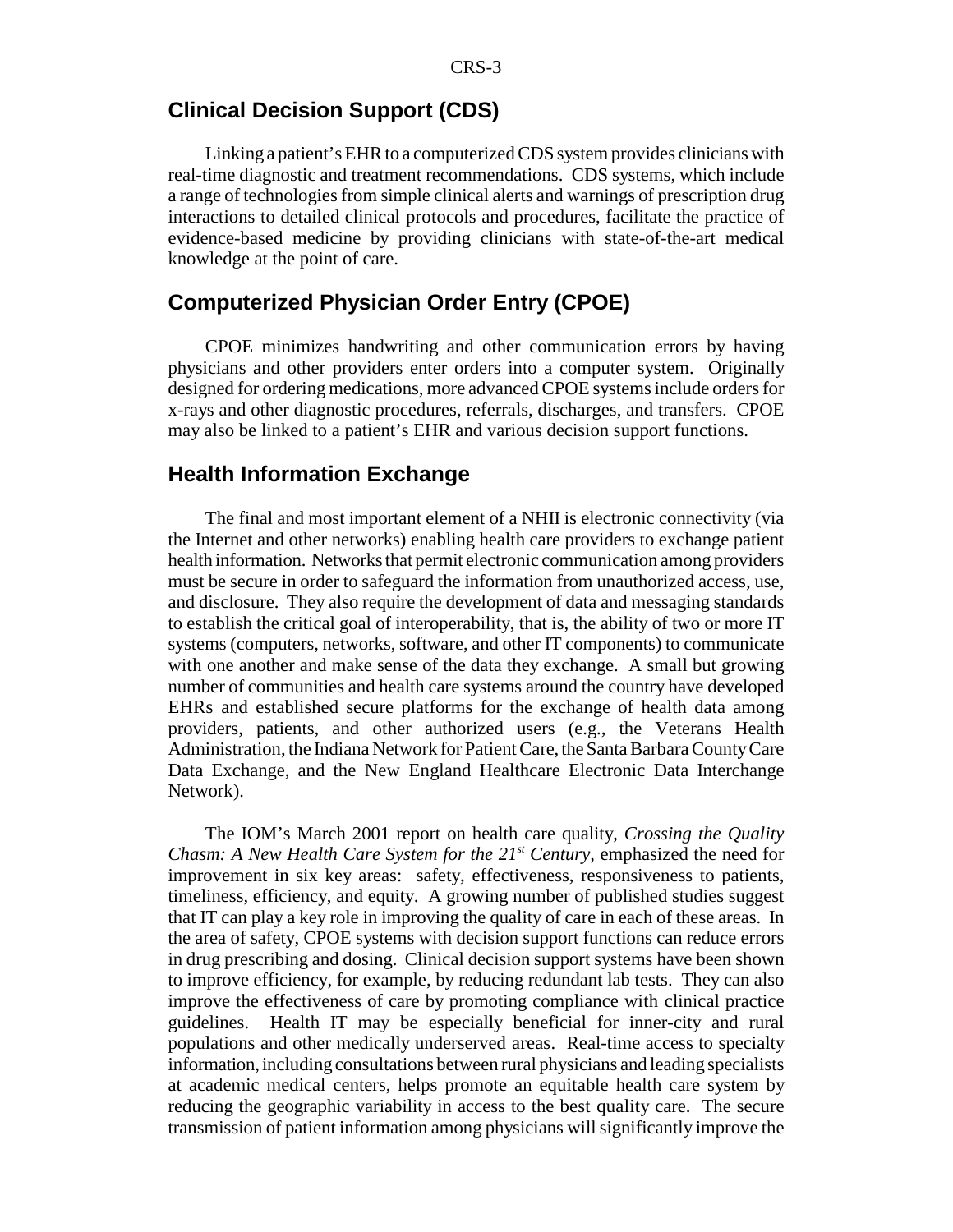coordination of care among the 60 million Americans with multiple chronic conditions. Studies have shown that poor coordination of care among Medicare beneficiaries with multiple chronic conditions leads to unnecessary hospitalization, duplicate tests, conflicting clinical advice, and adverse drug reactions as a result of over-medication.

An IT infrastructure has great potential to contribute to achieving other important national objectives, such as homeland security and improved public health services. Linked health information networks are key to reducing the time it takes to detect and respond to disease outbreaks, whether they are naturally occurring or the result of a bioterrorist attack. They are also an important tool for helping organize and execute large-scale vaccination campaigns and for monitoring the health of the population. Finally, health IT is becoming increasingly important for various forms of biomedical and health services research, and for translating research findings into clinical practice more quickly. By some estimates it may take as long as 17 years for new research findings to be fully integrated into general medical practice.3

### **Barriers to the Adoption of Health IT**

The U.S. health care industry, which represents about 15% of GDP, lags far behind other sectors of the economy in its investment in IT, despite growing evidence that electronic information systems can play a critical role in addressing many of the challenges the industry faces. There are significant obstacles to the adoption of EHRs and the creation of a NHII, some of which are briefly discussed below.

#### **Standards**

Enormous amounts of data needed for clinical care, patient safety, and quality improvement currently reside on computers. However, EHRs and community-based health information networks have been slow to develop because of a lack of interoperability standards to support electronic data exchange. Physicians and other providers are hesitant to invest in IT systems, fearing that they might not be able to exchange patient information with local pharmacies, hospitals, or even other physicians. Common standards for organizing, representing, and encoding health information permit the efficient exchange of clinical and patient safety data. They also support the assimilation of external data sources into decision support tools for providers (e.g., alerts for possible drug-drug interactions).

The federal government is playing a leading role in encouraging the development and adoption of interoperability standards for health information throughout the U.S. health care system. The Departments of Health and Human Services (HHS), Defense (DOD), and Veterans Affairs (VA) are partners in the Consolidated Health Informatics (CHI) initiative, one of 24 eGov initiatives to

<sup>&</sup>lt;sup>3</sup>E. Andrew Balas and Suzanne A. Boren, "Managing Clinical Knowledge for Health Care Improvement," in *Yearbook of Medical Informatics 2000: Patient-Centered Systems,* pp. 65- 70.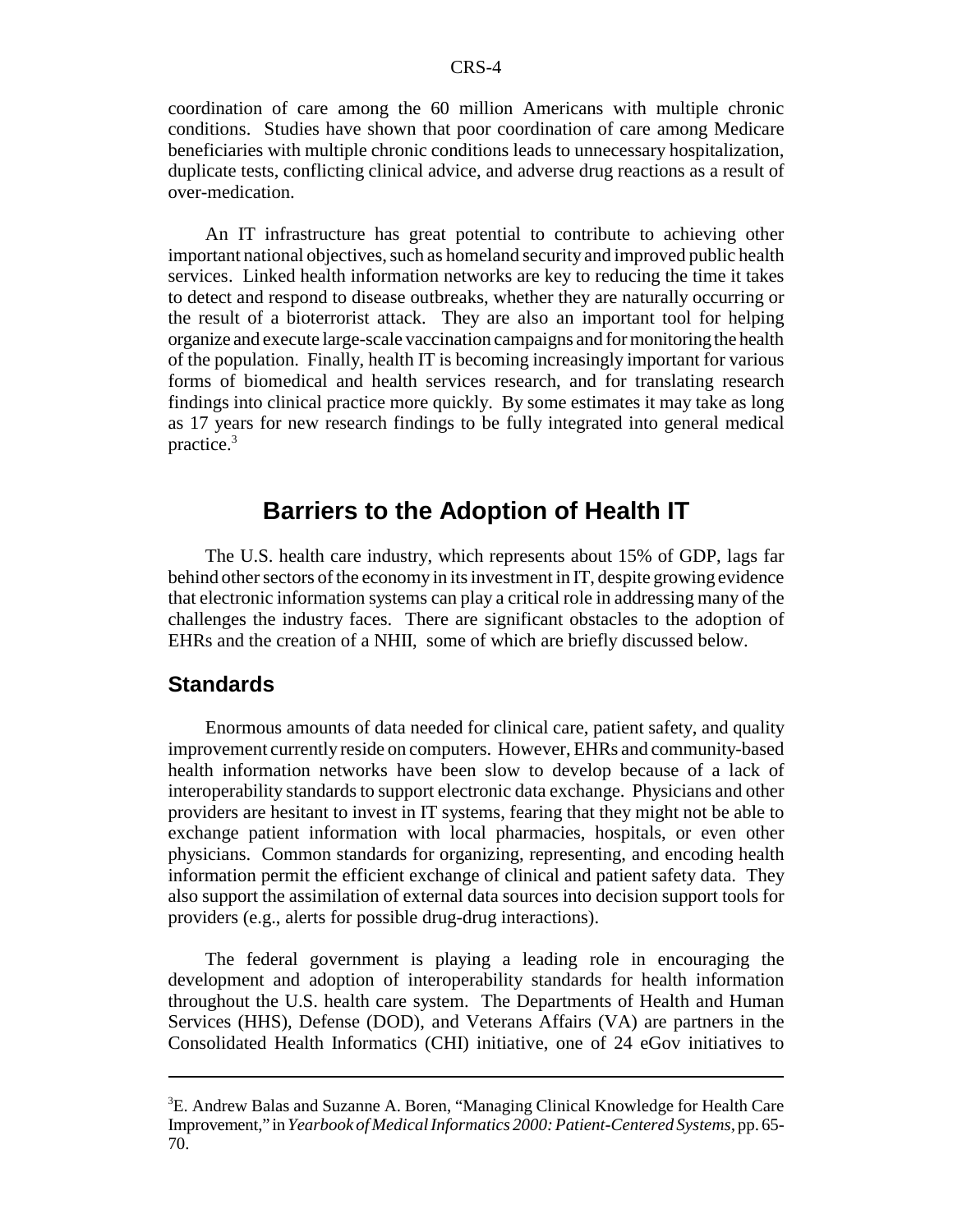support President Bush's Management Agenda. The goal of the CHI initiative is to establish federal health information interoperability standards both to promote information sharing across the three federal departments that deliver health care services and to serve as a model for the private sector. To date, the agencies have adopted 20 sets of standards developed by private-sector Standards Development Organizations (SDOs). They include messaging standards, standards for the electronic exchange of clinical lab results, standards for retail pharmacy transactions, and standards for the retrieval and transfer of images and associated diagnostic information. HHS has also signed an agreement to license Systematized Nomenclature of Medicine — Clinical Terms (SNOMED CT), a standardized medical vocabulary developed by the College of American Pathologists and available for free to users in the United States. SNOMED CT, which is now available through the National Library of Medicine,<sup>4</sup> is the most comprehensive clinical vocabulary available and covers most aspects of clinical medicine. It will help structure and computerize the medical record and reduce variability in the way the data are captured, encoded and used for clinical care of patients and for medical research.

In May 2003, HHS requested that the IOM provide guidance to the agency on a set of basic "functionalities" that an EHR should possess, that is, the types of information that should be available to providers when making clinical decisions (e.g., diagnoses, allergies, lab results), and the types of decision-support capabilities that should be present (e.g., alerts to potential drug-drug interactions)." The IOM did not address specific data standards (e.g., terminology, messaging standards, diagnostic codes). Health Level Seven (HL7), a leading SDO working on the development of an EHR standard, has taken the core functionalities identified by the IOM and incorporated them into its draft standard, which has been approved and is undergoing a two-year trial before it becomes an official standard.<sup>5</sup>

Coordinating the care a patient receives from multiple providers does not require the transmission of the entire EHR with each referral. In most cases the physician to whom a patient is referred needs only the most relevant and timely facts about the patient's condition. ASTM International, in collaboration with the Massachusetts Medical Society, the Health Information Management and Systems Society, and the American Academy of Family Physicians, is developing the Continuity of Care Record (CCR) to meet that need. The CCR is intended to be a national standard for all relevant information necessary for continuity of care. It consists of a minimum data set that includes provider information, insurance information, patient's health status (e.g., allergies, medications, vital signs, diagnoses, recent procedures), recent care provided, as well as recommendations for future care and reasons for referral or transfer. The data contained within the CCR are a subset of the patient's full record that exists in an EHR. Each new provider that sees the patient is able to access the CCR and update the information as necessary. Thus the CCR provides a vehicle for exchanging clinical information among

<sup>4</sup> SNOMED CT is available online at [http://umlsinfo.nlm.nih.gov].

<sup>&</sup>lt;sup>5</sup>Information on the HL7 EHR standard is available online at [http://www.hl7.org/ehr].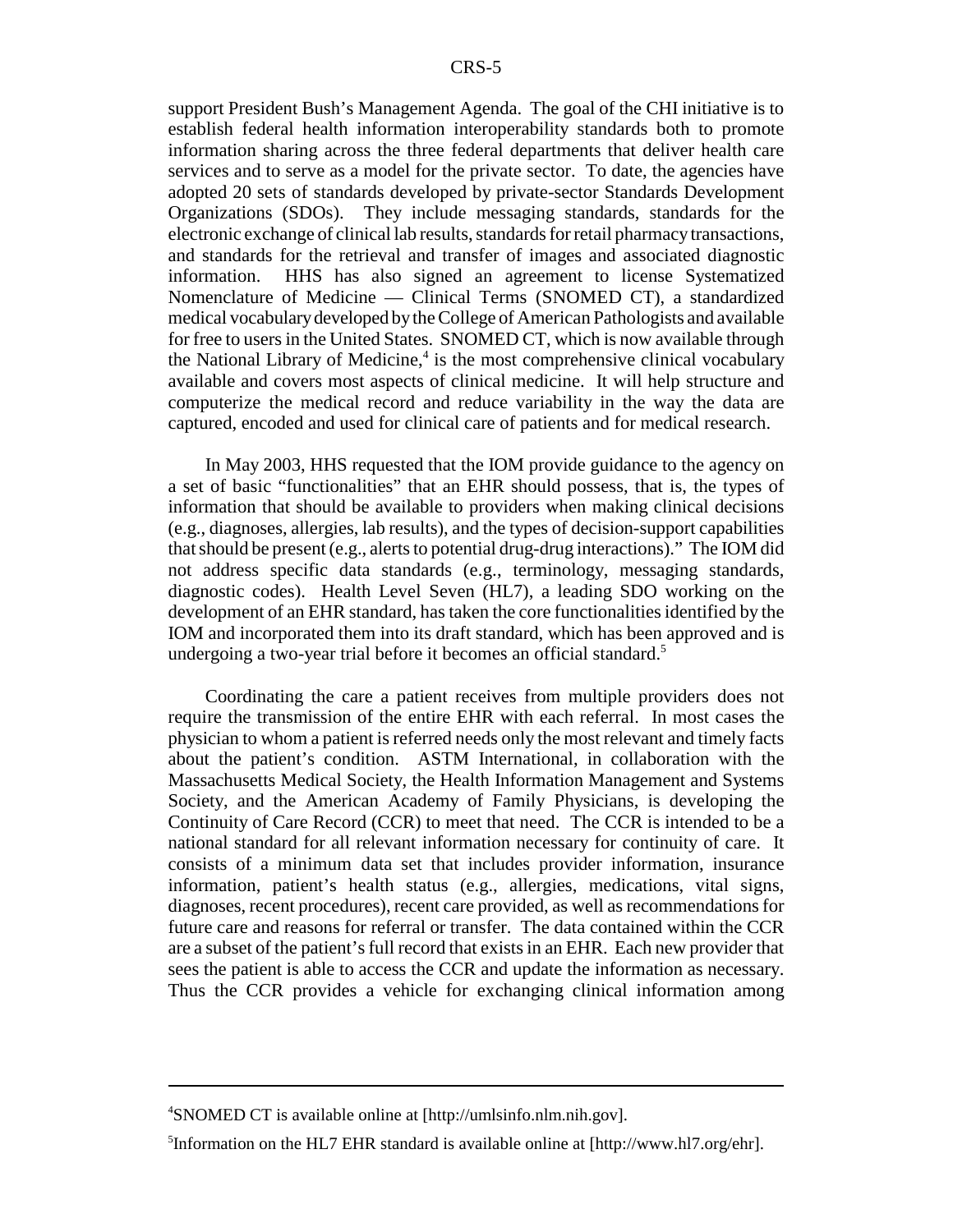providers, institutions, or other entities. It may also be used by the patient as a brief summary of recent care.<sup>6</sup>

Congress laid the groundwork for establishing an NHII when it enacted the HIPAA, P.L. 104-191 in 1996. HIPAA instructed the HHS Secretary to issue electronic format and data standards for several routine administrative transactions between health care providers and health plans (e.g., reimbursement claims) and adopt security standards to safeguard electronic patient information against unauthorized access, use, or disclosure. Developing a secure platform to protect confidential health data is central to the growth of an NHII. Under HIPAA, HHS has also issued health privacy standards that give individuals the right of access to their medical information and prohibit plans and providers from using or disclosing such information without the patient's authorization, except for routine health care operations and other specified purposes. The growing use and exchange of electronic health data raises serious privacy concerns among the public and some lawmakers, who question whether the privacy standards are sufficiently broad in scope to protect confidential patient information.

#### **Financial Challenges**

There are two key financial obstacles to the adoption of EHR and the development of an NHII: investment costs, and the misalignment between costs and benefits. Investment in IT is expensive and must compete with other priorities, including new buildings as well as other technologies with more direct application to clinical care and greater certainty for increased revenues. A full clinical IT system that includes CPOE and an EHR, coupled with clinical decision support functions, can cost tens of millions of dollars for a large hospital. And that does not include the costs of training and systems support.

The start-up and maintenance costs of IT systems may be especially burdensome for small physician practices. While those costs vary tremendously, depending on the nature of the practice and the applications involved, the average cost of an EHR can range from \$16,000 to \$36,000. The complexity of the technology, the time to complete implementation, and the changes in office workflow patterns create additional barriers to adopting IT systems. But perhaps the most critical issue for physicians is the perception that the IT-related benefits of improved efficiency and quality of care accrue largely to the payers and patients, not to the providers who bear most of the implementation costs.

Rather than reward quality, most physician reimbursement systems emphasize volume of services. Physicians are paid for each procedure or service they provide, regardless of its quality. This approach encourages providers to see as many patients as possible and to emphasize the provision of a billable service, such as an MRI, over technology that might improve the quality of many services. A physician group that invests in a clinical IT system to improve the way it manages the care of patients with chronic conditions can reduce the number of complications and the hospitalization

<sup>6</sup> For a more detailed discussion of the development of the CCR, go to [http://www.astm.org/ COMMIT/E31\_ConceptPaper.doc].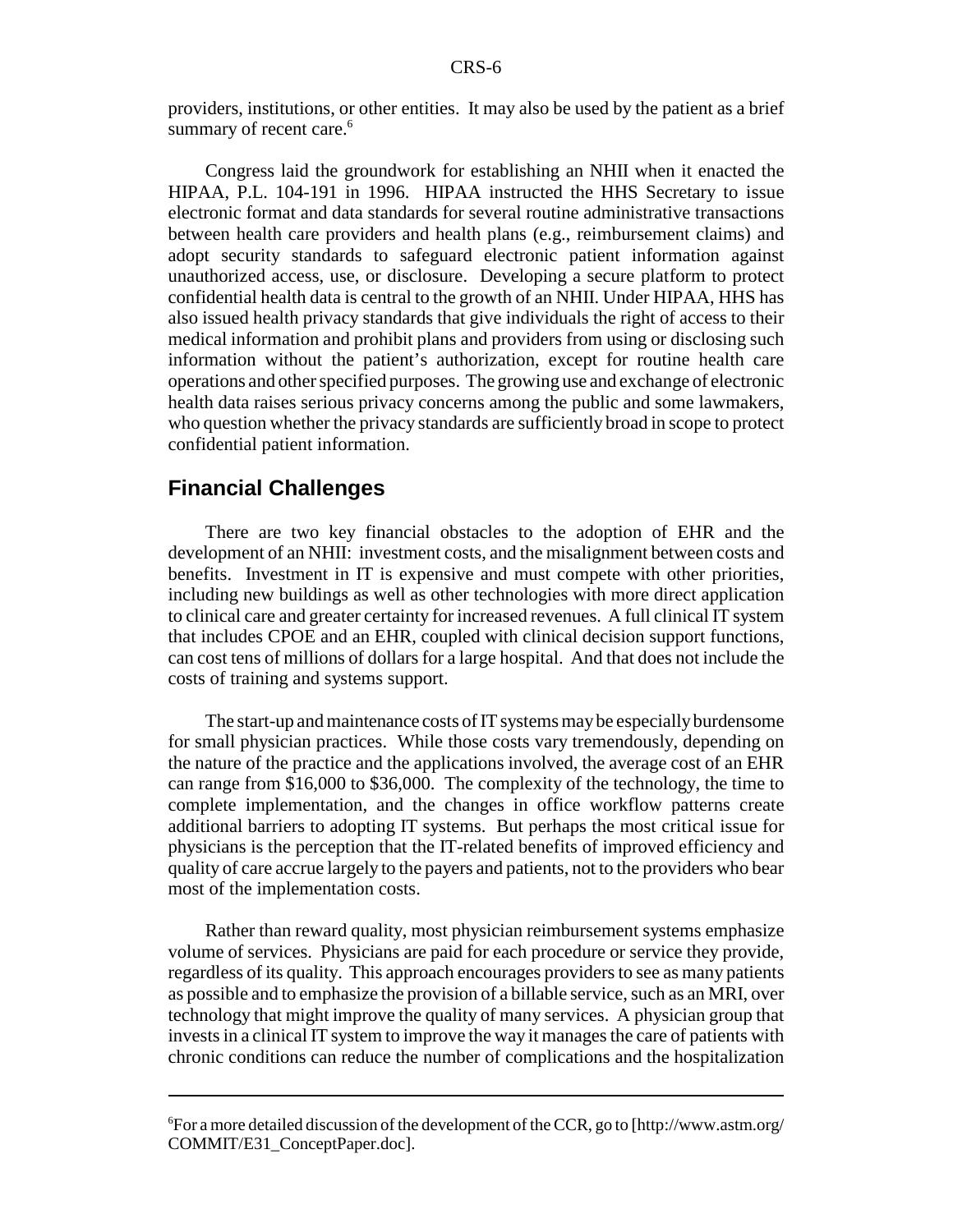rate. But unless the change results in additional office visits, only the payer sees a financial benefit. One potential solution to this problem is to provide direct payments to physicians who use IT systems. Another is to adopt a pay-for-performance scheme that rewards clinicians who deliver the best quality of care, according to standardized measures, as opposed to the highest volume of care.

#### **Legal Barriers**

Health IT experts have identified several federal laws that may unintentionally impede the development of electronic connectivity in health care. Because these laws do not directly address health IT, health care providers are uncertain about what would constitute a violation or create the risk of litigation. The Medicare physician self-referral (Stark) law (42 U.S.C. § 1395nn) and the anti-kickback law (42 U.S.C. § 1320a-7b(b)), which covers all federal health care programs, are of chief concern. Both are intended to counter fraud and abuse.<sup>7</sup>

The Stark law prohibits physicians from referring patients to any entity for certain health services if the physician has a financial relationship with the entity, and prohibits entities from billing for any services resulting from such referrals, unless an exception applies. The law discourages physicians from accepting IT resources (e.g., hardware and software) from a hospital or other health care entity out of concern that they would be in violation if they subsequently referred patients to that entity. The anti-kickback law, like the self-referral law, also impedes arrangements between health care entities that promote the adoption of health IT. It prohibits an individual or entity from knowingly or willfully offering or accepting remuneration of any kind to induce a patient referral for or purchase of an item or service covered by any federal health care program.

On March 26, 2004, the Centers for Medicare and Medicaid Services (CMS) published a final interim rule creating several new exceptions under the physician self-referral law, including one for IT items and services furnished to physicians to enable them to participate in "community-wide health information systems."<sup>8</sup> Experts have questioned whether this term is sufficiently inclusive to cover all the various health IT arrangements. They have also criticized the lack of a parallel exception under the anti-kickback law.

### **National Framework for Strategic Action**

On April 27, 2004, President Bush called for the widespread adoption of interoperable EHRs within 10 years and signed Executive Order 13335, which established the position of National Coordinator for Health Information Technology

<sup>7</sup> The Government Accountability Office (GAO) discussed various potential legal obstacles to health IT in its recent report *HHS's Efforts to Promote Health Information Technology and Legal Barriers to Its Adoption,* GAO-04-991R, Aug. 13, 2004, available online at [http://www.gao.gov].

<sup>8</sup> 69 *Federal Register* 16053, Mar. 26, 2004.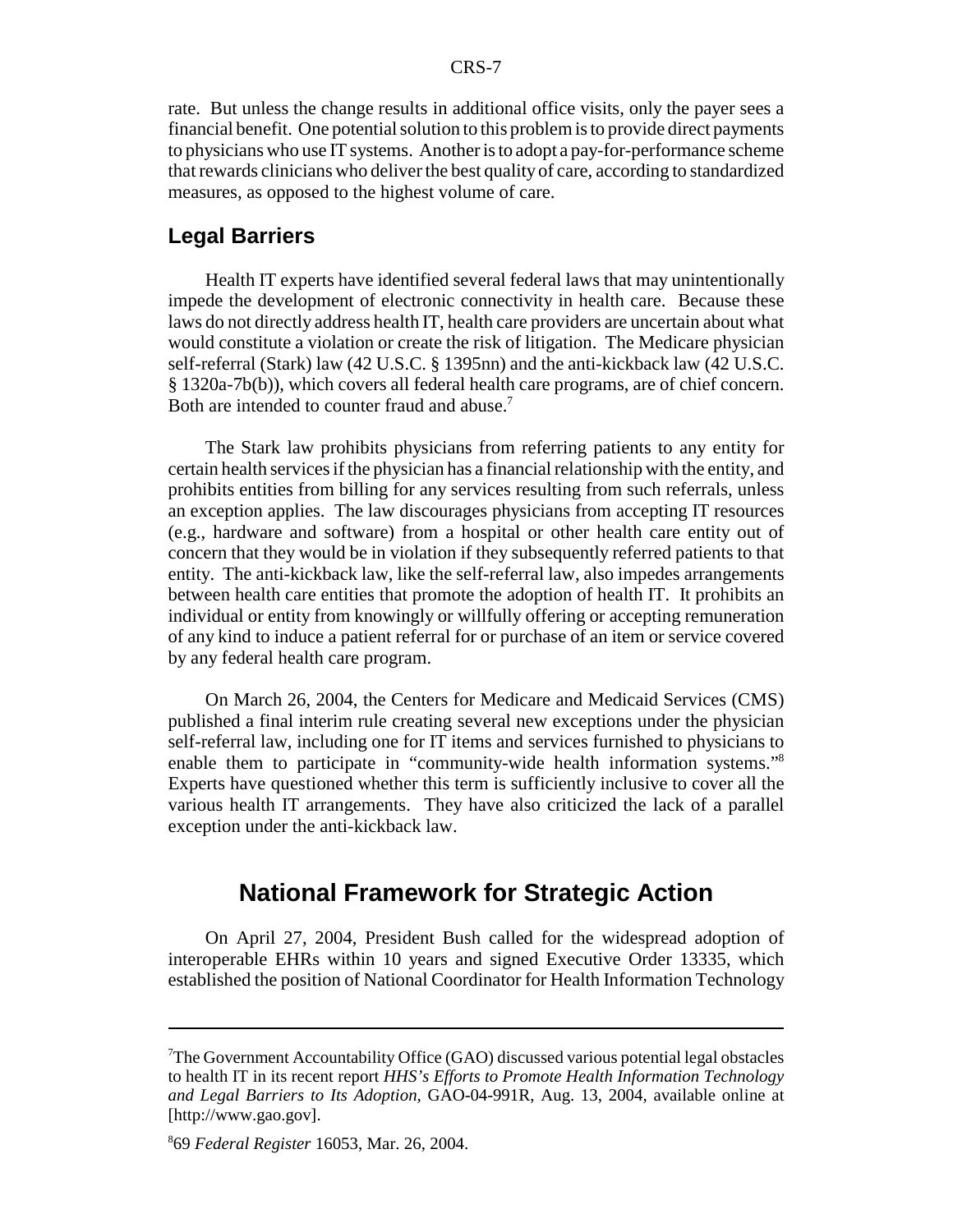within HHS. Secretary Tommy Thompson appointed David Brailer, MD, PhD, one of the country's foremost health IT experts, to serve in the new position. The Executive Order directed the National Coordinator within 90 days to develop a strategic 10-year plan outlining steps to transform the delivery of health care by adopting EHRs and developing a NHII to link such records nationwide.

On July 21, 2004, Brailer and Thompson released a Framework for Strategic Action entitled, *The Decade of Health Information Technology: Delivering Consumer-Centric and Information-Rich Health Care.*<sup>9</sup> Although the federal government has taken the lead in setting the health IT agenda, the framework sets out a bottom-up approach in which the role of HHS is to promote and encourage the private sector to build community-level networks. Adopting interoperability standards will over time permit these local networks to connect with one another to form an NHII. The framework identified four major goals, with strategic action areas for each:

- ! *Inform clinical practice*. This goal focuses on bringing EHRs into clinical practice by providing incentives for EHR adoption, reducing the risk of EHR investment, and promoting EHR diffusion in rural and medically underserved areas.
- ! *Interconnect physicians*. This goal centers on building an interoperable health information infrastructure so that EHRs follow the patient, and clinicians have access to critical health information when treatment decisions are being made. The strategies for realizing this goal involve fostering community-based health information exchange projects, developing a national health information network, and coordinating federal health information systems.
- ! *Personalize health care*. This goal involves using health IT to help individuals manage their own wellness and become more involved in personal health decisions.
- ! *Improve population health*. The final goal requires the timely collection, analysis, and dissemination of clinical information to improve the evaluation of health care delivery, public health monitoring, and biosurveillance. It also helps accelerate research and the translation of research findings into clinical products and practice.

The framework identifies several potential policy options for providing incentives for EHR adoption. They include:

- regional grants and contracts to stimulate EHRs and community information exchange systems;
- improving the availability of low-rate loans for EHR adoption;
- ! updating federal rules on physician self-referral that may unintentionally restrict the development of health information networks;

<sup>&</sup>lt;sup>9</sup>The strategic plan, along with an accompanying fact sheet and press release, is available online at [http://www.hhs.gov/onchit/framework].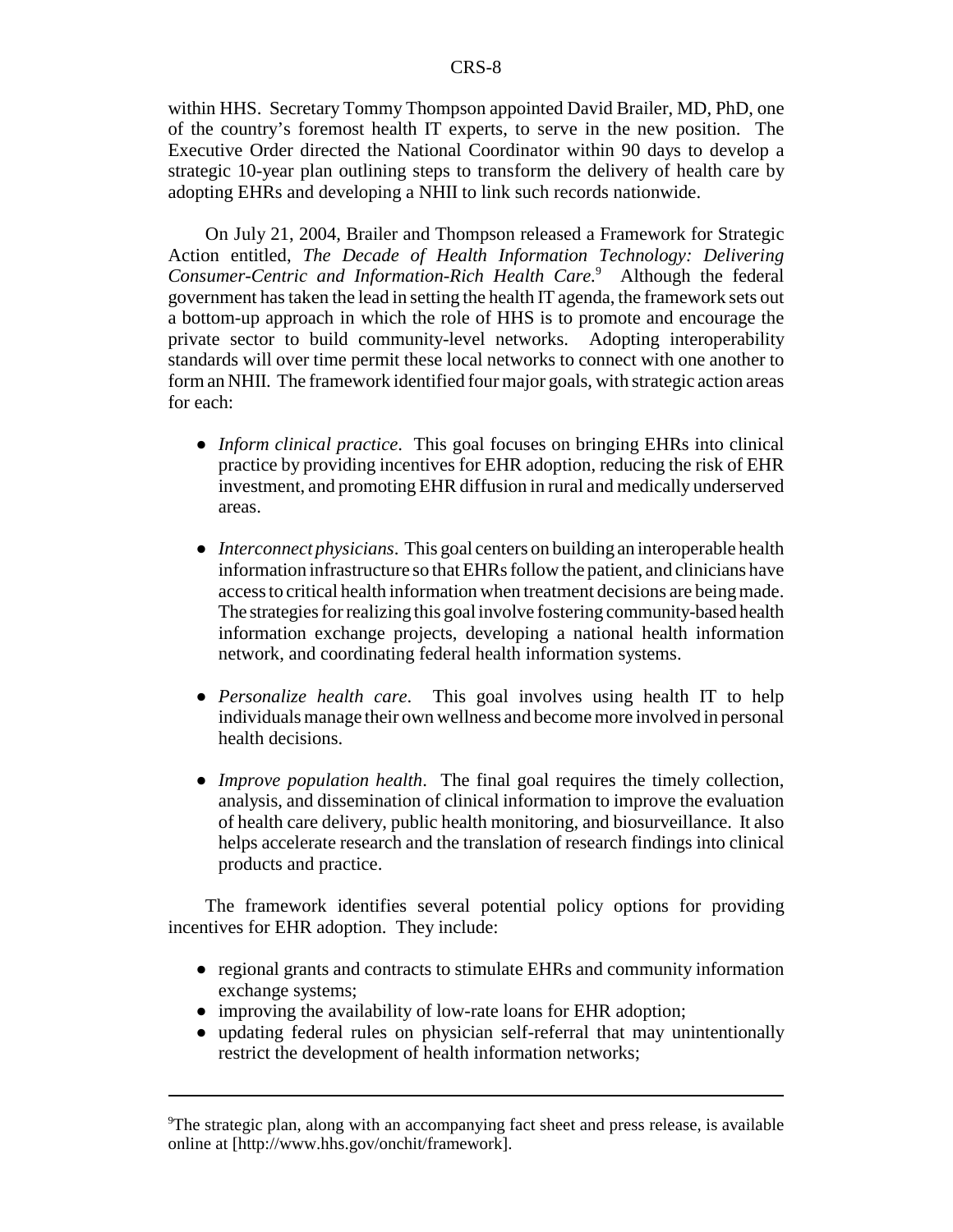- using Medicare reimbursements to reward the use of EHRs; and
- funding Medicare pay-for-performance demonstration programs.

### Health IT Legislation (108<sup>th</sup> and 109<sup>th</sup> Congress)

The Medicare Prescription Drug, Improvement, and Modernization Act (MMA), which the President signed into law on December 8, 2003 (P.L. 108-173), included provisions for electronic prescribing standards. The bill requires the standards to include not just electronic script writing, but also the patient's medication history and decision support for identifying potential drug-to-drug interactions. In addition, the MMA called for the establishment of a commission to develop a comprehensive strategy for the adoption and implementation of health IT data standards. Finally, the bill authorized IT grants for physicians and established demonstration projects to determine how to improve the quality of care through the adoption of IT. **Table 1**, beginning on page 10, provides a summary of the IT-related provisions in the MMA.

In the  $108<sup>th</sup>$  Congress, the House and Senate passed competing versions of the Patient Safety and Quality Improvement Act (H.R. 663, S. 720). Despite broad bipartisan support for the legislation, no further action took place before adjournment in December 2004. On March 9, 2005, the Senate Committee on Health, Education, Labor, and Pensions (HELP) unanimously approved a new patient safety bill (S. 544), which is identical to last year's Senate-passed measure. The patient safety legislation is intended to encourage the voluntary reporting of information on medical errors by establishing federal evidentiary privilege and confidentiality protections for such information. For more information on the patient safety legislation, see CRS Report RL31983, *Health Care Quality: Improving Patient Safety by Promoting Medical Errors Reporting.*

S. 544 also requires the HHS Secretary to adopt voluntary, national interoperability standards for the electronic exchange of health care information. H.R.  $663$ , in the  $108<sup>th</sup>$  Congress, contained a similar requirement, as well as several additional health IT provisions, none of which are included in S. 544. The Housepassed bill authorized health IT grants for physicians and hospitals, and mandated the creation of a Medical Information Technology Advisory Board (MITAB).

During the 108<sup>th</sup> Congress, lawmakers introduced a number of bills (i.e., H.R. 2915, H.R. 4880, S. 2003, S. 2421, S. 2710, S. 2907) to boost federal investment and leadership in IT in an effort to promote the adoption of EHRs and the development of a NHII. With the exception of H.R. 2915, these measures also contained qualityof-care provisions. They included devising standardized measures of physician performance and using them as the basis of pay-for-performance initiatives. So far in the 109<sup>th</sup> Congress, lawmakers have introduced two health IT bills. Representative Gonzalez has introduced the National Health Information Incentive Act of 2005 (H.R. 747), and Senator Kennedy has reintroduced S. 2907 as Title II of the Affordable Health Care Act (S. 16). **Table 2**, beginning on page 12, compares the incentives in each of those health IT bills. **Tables 3** and **4** provide more detailed summaries of the major provisions in the patient safety and health IT bills introduced in the  $108<sup>th</sup>$  and  $109<sup>th</sup>$  Congresses, respectively.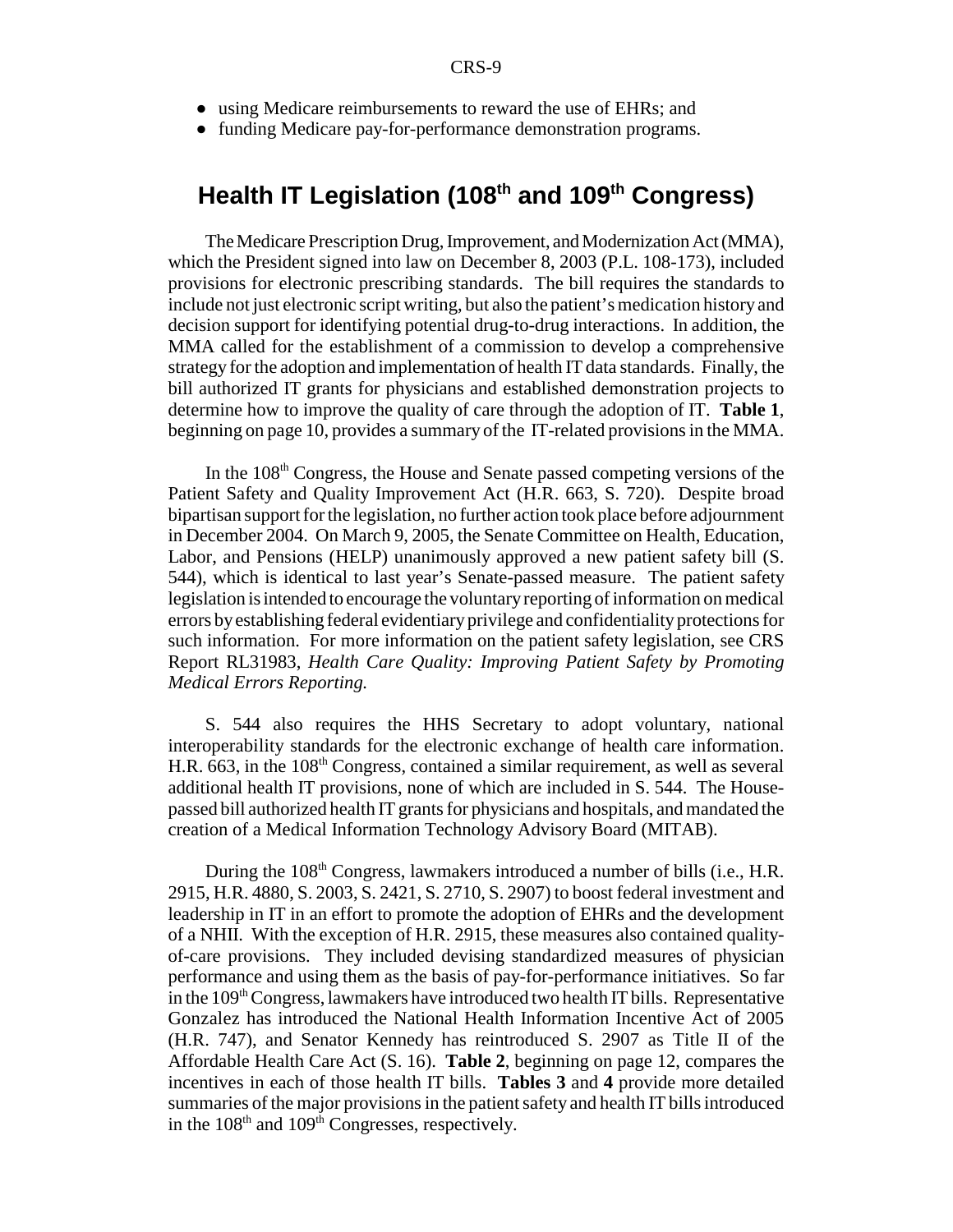#### **Table 1. Summary of Health Care Information Technology (IT) Provisions in the Medicare Modernization Act (P.L. 108-173)**

| <b>Electronic Prescription Standards</b><br>(Section 101)                                            | Requires the Secretary to develop standards for the electronic prescribing of newly covered drugs under Part D (to begin January 1, 2006).<br>The standards must provide for the transmittal of information on eligibility and benefits (including formulary drugs), information on the<br>drug being prescribed and other drugs listed in the patient's medication history (including drug-drug interactions), and information on the<br>availability of lower-cost, therapeutically appropriate alternative drugs. Additionally, the standards must accommodate the messaging of<br>information about appropriate prescribing of drugs to avoid adverse drug interactions and allow a beneficiary (consistent with their<br>prescription drug plan) to designate a particular pharmacy to dispense a prescribed drug. Finally, the program must provide for the<br>electronic transmittal of the patient's medical history. Disclosure of information must meet the requirements of the HIPAA privacy rule<br>and, to the extent feasible, be on an interactive, real-time basis. Requires the Secretary to promulgate initial standards by September 1, 2005.<br>Prior to the promulgation of final standards, the Secretary must enter into voluntary agreements with physicians and pharmacies to conduct<br>a pilot project during 2006 to test the initial standards. The Secretary must then evaluate the pilot project and report to Congress not later<br>than April 1, 2007. Based on the evaluation and not later than April 1, 2008, the Secretary must promulgate final standards to take effect<br>within one year. Also, requires the Secretary to establish a safe harbor from penalties under the anti-kickback statute (42 U.S.C.<br>1320a–7b(b)) and an exception to Medicare limitations on physician self-referral (42 U.S.C. § 1395nn(e)) for the provision of hardware,<br>software, and other technology and training services used in electronic prescribing. That would allow, for example, a hospital to provide<br>such technologies and services to its medical staff, and Medicare Advantage plans to provide such technologies and services to pharmacies<br>and prescribing health care providers. [Note: CMS, ahead of schedule, released its proposal for e-prescribing standards on January 27,<br>2005. The proposed rule was published in the Federal Register, February 4, 2005.] |
|------------------------------------------------------------------------------------------------------|--------------------------------------------------------------------------------------------------------------------------------------------------------------------------------------------------------------------------------------------------------------------------------------------------------------------------------------------------------------------------------------------------------------------------------------------------------------------------------------------------------------------------------------------------------------------------------------------------------------------------------------------------------------------------------------------------------------------------------------------------------------------------------------------------------------------------------------------------------------------------------------------------------------------------------------------------------------------------------------------------------------------------------------------------------------------------------------------------------------------------------------------------------------------------------------------------------------------------------------------------------------------------------------------------------------------------------------------------------------------------------------------------------------------------------------------------------------------------------------------------------------------------------------------------------------------------------------------------------------------------------------------------------------------------------------------------------------------------------------------------------------------------------------------------------------------------------------------------------------------------------------------------------------------------------------------------------------------------------------------------------------------------------------------------------------------------------------------------------------------------------------------------------------------------------------------------------------------------------------------------------------------------------------------------------------------------------------------------------------------------------------------------------------------------|
| <b>Grants to Physicians to Implement</b><br><b>Electronic Prescription Programs</b><br>(Section 108) | Authorizes the Secretary to make grants to physicians to help defray the costs of purchasing and installing computer systems (including<br>handheld devices), upgrading existing systems, and providing education and training to staff on the use of technology to implement an<br>electronic prescription program. Requires the Secretary to give preference to physicians who serve a disproportionately large Medicare<br>population, as well as physicians who serve rural or medically underserved areas. Requires grantees to provide a 50% matching contribution<br>to cover all the costs of implementing their electronic prescribing program. Authorizes \$50 million for FY2007, and such sums as may be<br>necessary for FY2008 and FY2009.                                                                                                                                                                                                                                                                                                                                                                                                                                                                                                                                                                                                                                                                                                                                                                                                                                                                                                                                                                                                                                                                                                                                                                                                                                                                                                                                                                                                                                                                                                                                                                                                                                                                 |
| <b>Medicare Care Management</b><br><b>Performance Demonstration</b><br>(Section 649)                 | Requires the Secretary to establish a three-year demonstration program with physicians to meet the needs of beneficiaries through the<br>adoption and use of health IT and evidence-based outcome measures to promote continuity of care, help stabilize medical conditions,<br>prevent or minimize acute exacerbations of chronic conditions, and reduce adverse health outcomes. Authorizes four demonstration sites:<br>two urban, one rural, and one in a state that meets certain specifications (most likely Arkansas). Physicians must meet certain practice<br>standards, including the ability to establish and maintain health IT systems. Directs the Secretary to pay a per beneficiary amount to each<br>participating physician who meets or exceeds specific performance standards regarding clinical quality and outcomes.                                                                                                                                                                                                                                                                                                                                                                                                                                                                                                                                                                                                                                                                                                                                                                                                                                                                                                                                                                                                                                                                                                                                                                                                                                                                                                                                                                                                                                                                                                                                                                               |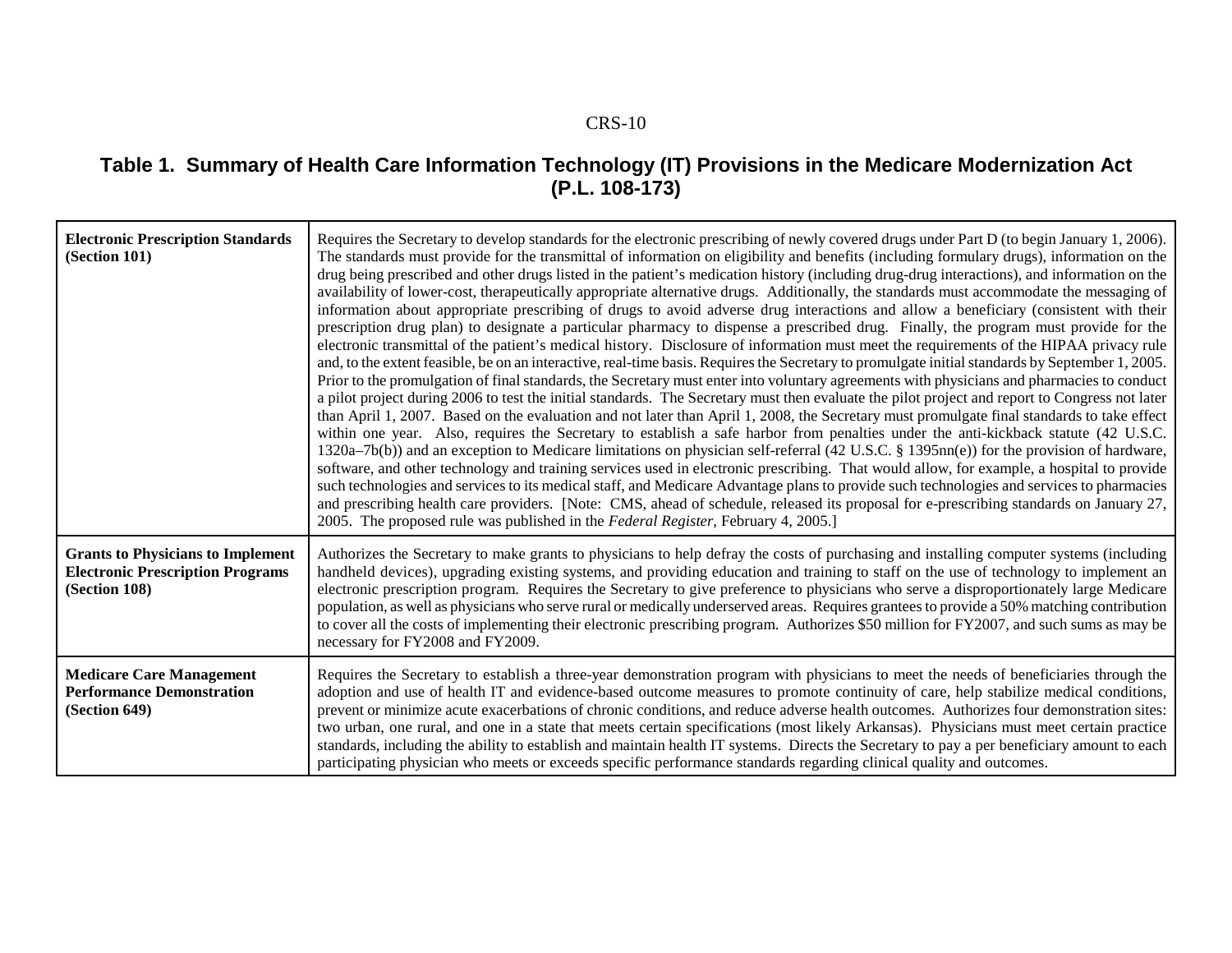|--|

| <b>Chronic Care Improvement Under</b><br><b>Medicare Fee-for-Service (Section</b><br>721) | Requires the Secretary to develop, test, implement and evaluate a chronic care improvement program (CCIP) to improve the quality of care<br>for beneficiaries living with chronic illnesses by helping them manage their conditions and encouraging better coordinated care. Instructs<br>the Secretary within 12 months to enter into initial three-year contracts with various chronic care improvement organizations, including<br>disease management organizations, health insurers, physician group practices and other entities the Secretary deems appropriate. Required<br>elements of a chronic care improvement plan include the use of monitoring technologies that enable patient guidance through the use of<br>decision support tools, and the development of a clinical information database to track and monitor each participant across settings and<br>evaluate outcomes. Requires independent evaluation of the initial contracts based on the following factors: quality improvement measures;<br>beneficiary and provider satisfaction; health outcomes; and financial outcomes (including cost savings). Subsequent to the evaluation, the<br>Secretary can expand the CCIP or choose to implement the program on a national basis. Expansion cannot begin earlier than two years after<br>the initial program is undertaken and not later than six months after the initial program is completed. Authorizes such sums as may be<br>necessary for the CCIP, not to exceed \$100 million over three years. Information on the CCIP is available at<br>[http://www.cms.hhs.gov/medicarereform/ccip]. |
|-------------------------------------------------------------------------------------------|---------------------------------------------------------------------------------------------------------------------------------------------------------------------------------------------------------------------------------------------------------------------------------------------------------------------------------------------------------------------------------------------------------------------------------------------------------------------------------------------------------------------------------------------------------------------------------------------------------------------------------------------------------------------------------------------------------------------------------------------------------------------------------------------------------------------------------------------------------------------------------------------------------------------------------------------------------------------------------------------------------------------------------------------------------------------------------------------------------------------------------------------------------------------------------------------------------------------------------------------------------------------------------------------------------------------------------------------------------------------------------------------------------------------------------------------------------------------------------------------------------------------------------------------------------------------------------------------------------------------------|
| <b>Commission on Systemic</b><br>Interoperability (Section 1012)                          | Requires the Secretary to establish a Commission on Systemic Interoperability to develop a comprehensive strategy for the adoption and<br>implementation of health care IT standards. Members of the Commission are to be appointed by the President, the Senate Majority and<br>Minority Leaders, and the House Speaker and Minority Leader. In developing its strategy, the Commission must consider the costs and<br>benefits of the standards, the current demand on industry resources to implement these and other electronic standards, and the most cost-<br>effective and efficient means of implementation. The Commission must report to the Secretary and Congress by October 31, 2005. The<br>Commission's website is at [http://www.nlm.nih.gov/csi/csi_home.html].                                                                                                                                                                                                                                                                                                                                                                                                                                                                                                                                                                                                                                                                                                                                                                                                                                         |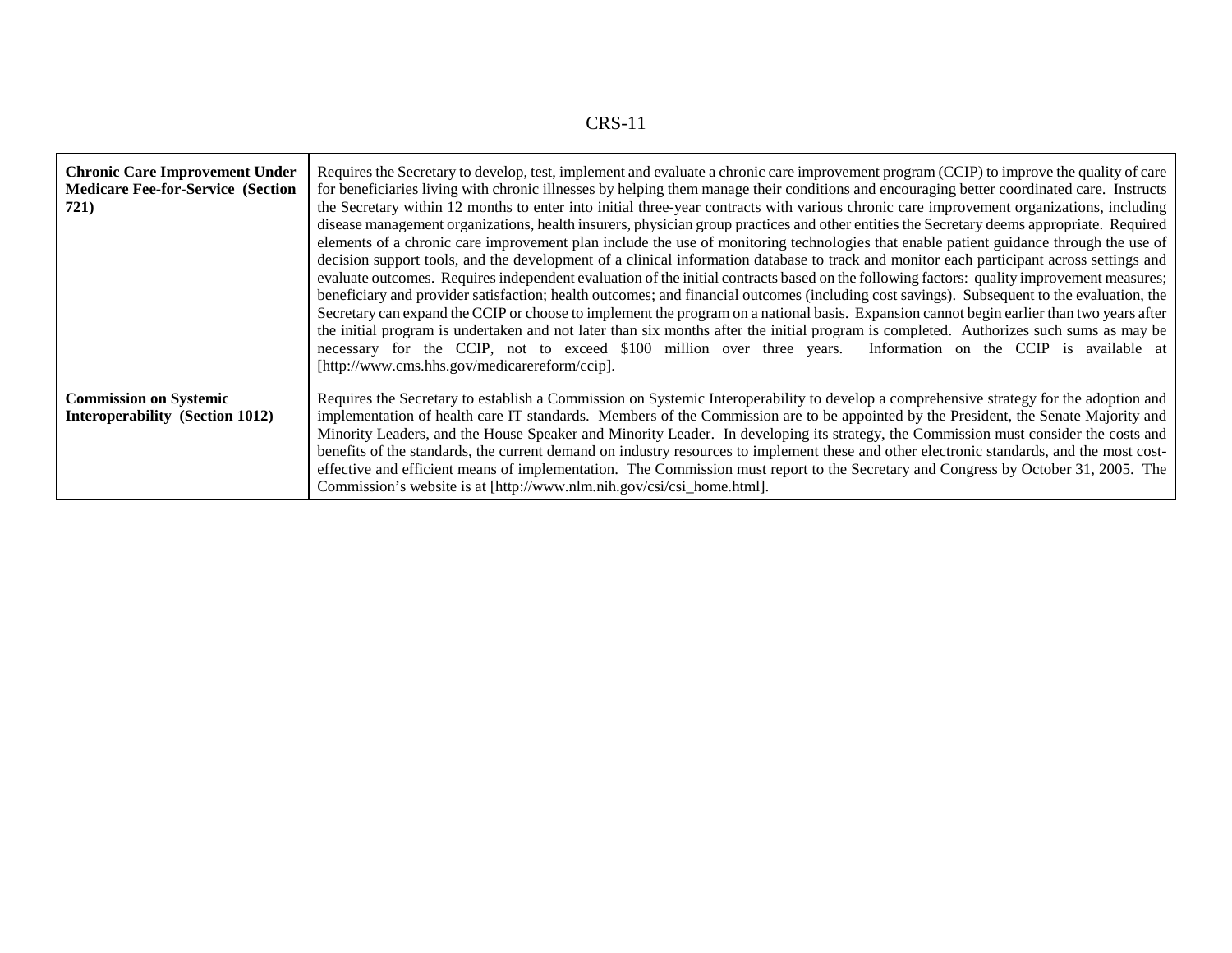# **Table 2. Comparison of Bills to Encourage the Adoption of Health Information Technology (IT)**

|                                               |                                                                                                                                                                                                                                                                                                                                                           | 108 <sup>th</sup> Congress                                                                                                                                            |                                                                                                                                                                                                                                                                               |
|-----------------------------------------------|-----------------------------------------------------------------------------------------------------------------------------------------------------------------------------------------------------------------------------------------------------------------------------------------------------------------------------------------------------------|-----------------------------------------------------------------------------------------------------------------------------------------------------------------------|-------------------------------------------------------------------------------------------------------------------------------------------------------------------------------------------------------------------------------------------------------------------------------|
|                                               | H.R. 4880 (Kennedy, P.)                                                                                                                                                                                                                                                                                                                                   | S. 2003 (Clinton)                                                                                                                                                     | S. 2710 (Gregg)                                                                                                                                                                                                                                                               |
| <b>Federal coordination</b><br>and leadership | Requires the Secretary to provide technical<br>assistance on the creation of regional health<br>information infrastructures.                                                                                                                                                                                                                              | Establishes an HHS Office of National<br>Healthcare Information Infrastructure to develop<br>a NHII strategic plan.                                                   | Establishes an HHS Office of Health Information<br>Technology to advise the Secretary, direct all IT<br>activities within HHS, and implement a NHII<br>strategic plan.                                                                                                        |
| <b>Interoperability</b><br>standards          | Directs the Secretaries of HHS, DOD, and VA,<br>based on the recommendations of a working<br>group, to adopt health IT standards.                                                                                                                                                                                                                         | Directs the Secretary to adopt national, voluntary<br>health IT standards.                                                                                            | Directs the Office to adopt national, voluntary<br>health IT standards.                                                                                                                                                                                                       |
| Grants, loans, and<br>loan guarantees         | Authorizes \$55 million for FY2005, and \$167<br>million for each of FY2006-FY2008, for grants<br>to establish regional health information<br>infrastructures. Authorizes \$400 million each<br>year for FY2009-FY2013 to maintain/upgrade<br>existing networks and establish new ones.<br>Authorizes loans to provide additional funding<br>to grantees. | Authorizes \$20 million for each of FY2004 and<br>FY2005 for grants to hospitals and other<br>providers to pay for health IT systems. Requires<br>50% matching funds. | Authorizes \$50 million each year for FY2005-<br>FY2010 for grants to establish local health<br>information infrastructures and to purchase health<br>Requires 20% matching funds.<br>IT systems.<br>Authorizes the same amount for loan guarantees for<br>the same purposes. |
| Federal<br>reimbursement                      | Directs the Secretary to adjust Medicare<br>payments to providers who use health IT and to<br>provide matching Medicaid payments to states<br>that fund regional health IT networks.                                                                                                                                                                      | No provisions.                                                                                                                                                        | Requires a review of federal reimbursement for<br>providers that utilize health IT systems.                                                                                                                                                                                   |
| <b>Insurance mandates</b>                     | No provisions.                                                                                                                                                                                                                                                                                                                                            | No provisions.                                                                                                                                                        | No provisions.                                                                                                                                                                                                                                                                |
| <b>Legal barriers</b>                         | Creates a safe harbor from penalties under the<br>anti-kickback statute and an exception to<br>Medicare limitations on physician self-referral<br>for the provision of health IT equipment and<br>services.                                                                                                                                               | No provisions.                                                                                                                                                        | No provisions.                                                                                                                                                                                                                                                                |
| <b>Research</b>                               | No provisions.                                                                                                                                                                                                                                                                                                                                            | Instructs AHRQ and NIH to conduct and support<br>research on the use of IT in improving health<br>care.                                                               | No provisions.                                                                                                                                                                                                                                                                |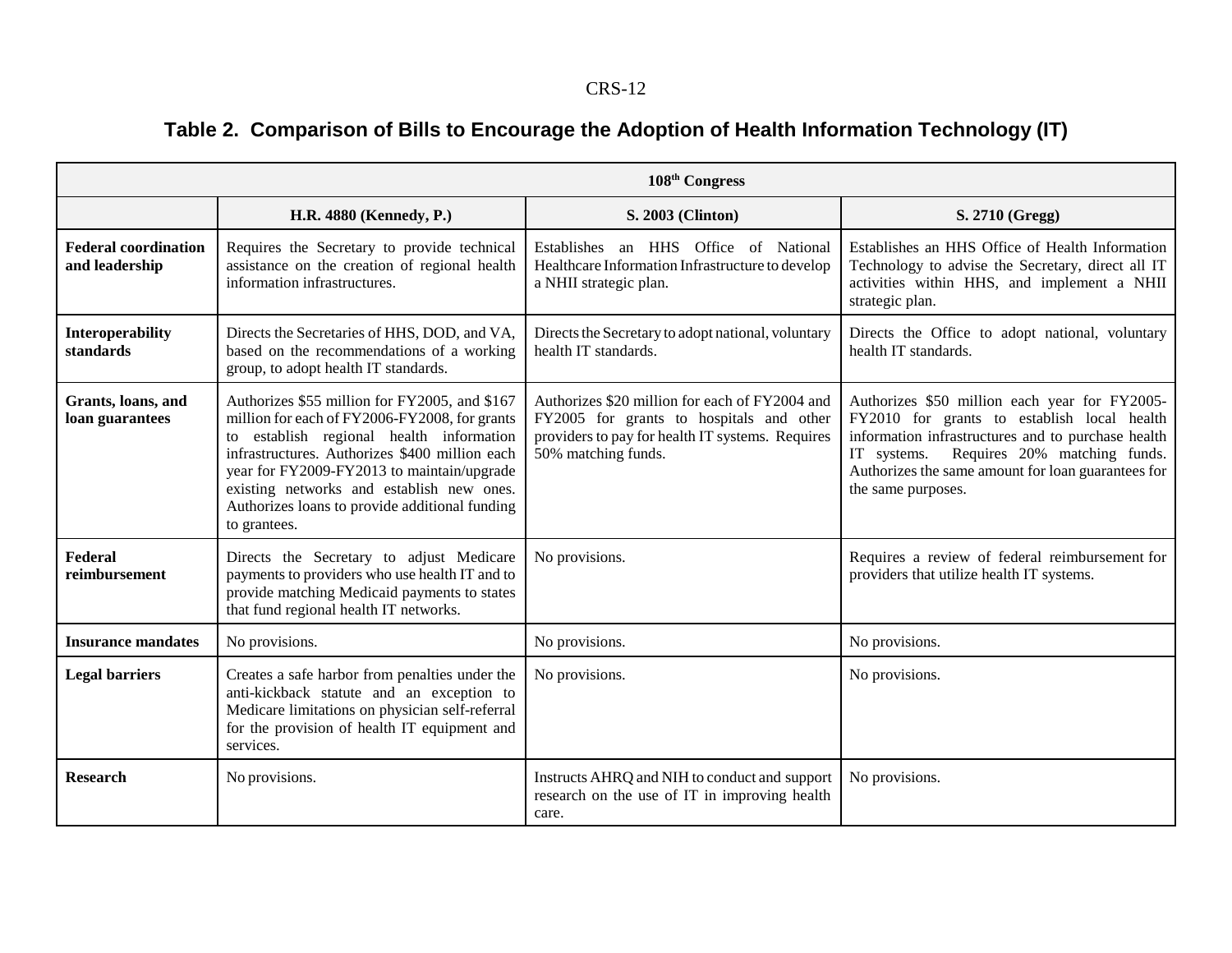|--|

|                                               | 108 <sup>th</sup> Congress                                                                                                                                                                                                                                                                                                                                                                                                             | 109 <sup>th</sup> Congress                                                                                                                                                                                                                                                                      |                                                                                                                                                                                                                                                 |
|-----------------------------------------------|----------------------------------------------------------------------------------------------------------------------------------------------------------------------------------------------------------------------------------------------------------------------------------------------------------------------------------------------------------------------------------------------------------------------------------------|-------------------------------------------------------------------------------------------------------------------------------------------------------------------------------------------------------------------------------------------------------------------------------------------------|-------------------------------------------------------------------------------------------------------------------------------------------------------------------------------------------------------------------------------------------------|
|                                               | S. 2421, Title I (Kennedy)                                                                                                                                                                                                                                                                                                                                                                                                             | H.R. 747 (Gonzalez, C.)                                                                                                                                                                                                                                                                         | S. 16, Title II (Kennedy)                                                                                                                                                                                                                       |
| <b>Federal coordination</b><br>and leadership | No provisions.                                                                                                                                                                                                                                                                                                                                                                                                                         | Establishes an Office of the National Coordinator<br>for Health Information Technology within the<br>Executive Office of the President to be headed by<br>a Director who reports directly to the President.                                                                                     | Establishes an Office of Health Information<br>Technology within the Executive Office of the<br>President to advise the President, direct all<br>health IT activities within the federal<br>government, and implement a NHII strategic<br>plan. |
| Interoperability<br>standards                 | Directs the Secretary to adopt national health IT<br>standards.                                                                                                                                                                                                                                                                                                                                                                        | Directs the Secretary to adopt and test national<br>health IT standards.                                                                                                                                                                                                                        | Directs the Office to adopt national, voluntary<br>health IT standards.                                                                                                                                                                         |
| Grants, loans, and loan<br>guarantees         | Authorizes such sums as may be necessary for<br>grants, loans, and loan guarantees to install and<br>implement clinical IT systems that meet national<br>standards. Requires 10% matching funds for<br>grants to community health centers, and 20%<br>matching funds for grants to other non-profit<br>health care facilities and for physician practices.                                                                             | Authorizes such sums as may be necessary for<br>grants and revolving loans for small health care<br>providers to acquire EHRs and other health IT.<br>Creates a tax credit for physicians who acquire<br>EHRs and other health IT, equal to 10% of the<br>amounts paid during the taxable year. | Authorizes such sums as may be necessary for<br>FY2006-FY2011 for grants and loan<br>guarantees to establish local health<br>information infrastructures and to purchase<br>health IT systems. Requires 20% matching<br>funds for IT grants.    |
| Federal<br>reimbursement                      | Mandates increases in federal health program<br>reimbursement for providers who implement<br>clinical IT systems consistent with national<br>standards and who carry out quality<br>improvement activities. Mandates decreases in<br>reimbursement for providers who fail to meet<br>those requirements.                                                                                                                               | Instructs the Secretary to provide Medicare<br>payment incentives to help small providers acquire<br>EHRs and other health IT, such as add-on<br>payments for office visits supported by health IT,<br>and payments for e-mail consultations.                                                   | Mandates recommendations and an<br>implementation plan for changes to federal<br>reimbursement and payment structure to<br>promote the adoption of health IT.                                                                                   |
| <b>Insurance mandates</b>                     | Requires group health plans and insurers to<br>implement computerized systems for claims<br>processing (with real-time detection of fraud and<br>abuse), and for making information about<br>benefits and claims available to patients<br>electronically.<br>Requires the Secretary to<br>establish pay-for-performance standards and<br>provides for health care payers to increase<br>payments to providers that meet the standards. | No provisions.                                                                                                                                                                                                                                                                                  | No provisions.                                                                                                                                                                                                                                  |
| <b>Legal barriers</b>                         | No provisions.                                                                                                                                                                                                                                                                                                                                                                                                                         | No provisions.                                                                                                                                                                                                                                                                                  | No provisions.                                                                                                                                                                                                                                  |
| <b>Research</b>                               | No provisions.                                                                                                                                                                                                                                                                                                                                                                                                                         | No provisions.                                                                                                                                                                                                                                                                                  | No provisions.                                                                                                                                                                                                                                  |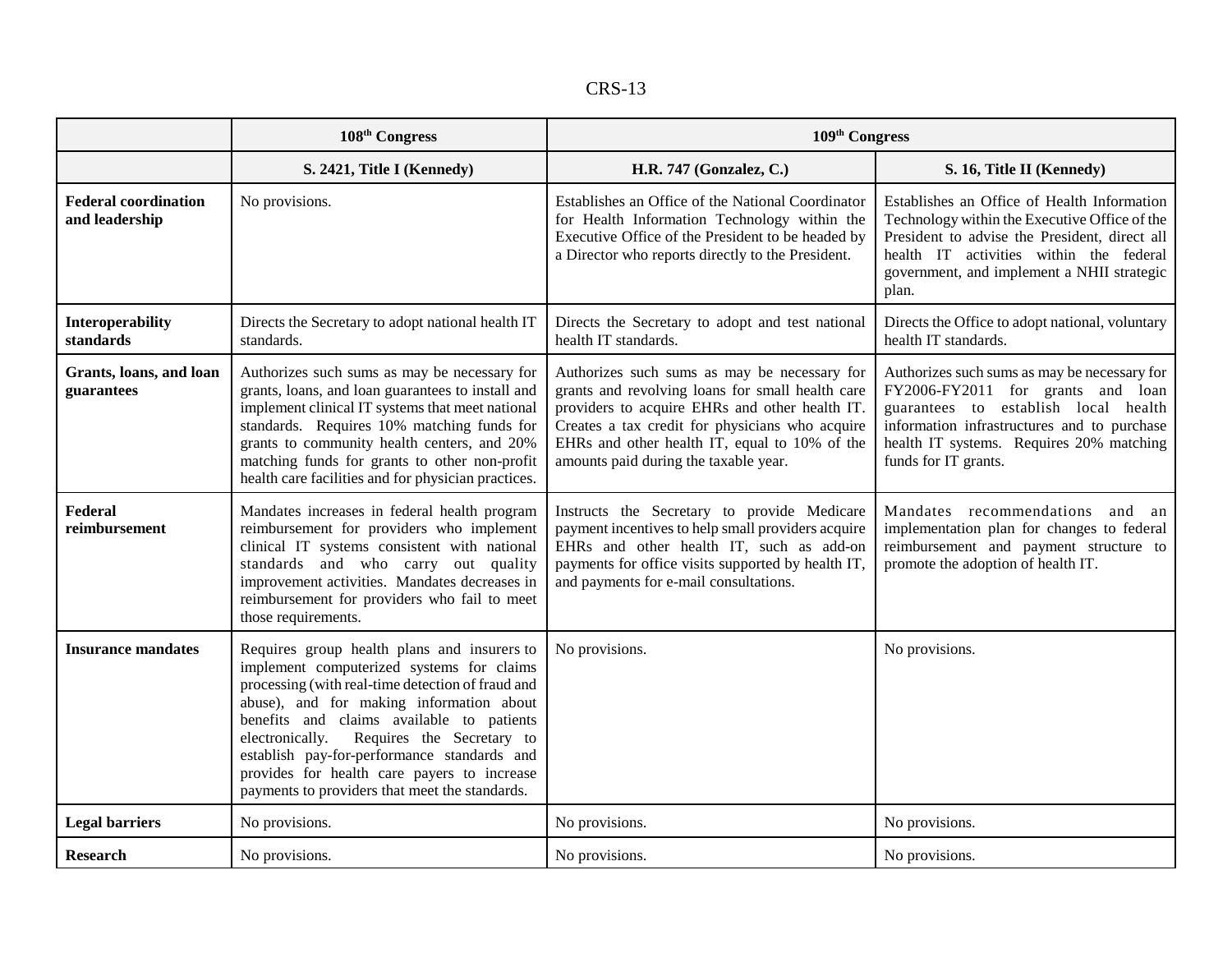# Table 3. Summary of Health Information Technology (IT) Legislation Introduced in the 108<sup>th</sup> Congress

| <b>Bills passed by the House and Senate</b>                                         |                                                                                                                                                                                                                                                                                                                                                                                                                                                                                                                                                                                                                                                                                                                                                                                                                                                                                                                                                                                                                                                                                                                                                                                                                                                                                                                                                                                                                                                                                                                                                                                                                                                                                                                                                                                                                                                                                                                                                                                                                                                                                                                                                                            |  |
|-------------------------------------------------------------------------------------|----------------------------------------------------------------------------------------------------------------------------------------------------------------------------------------------------------------------------------------------------------------------------------------------------------------------------------------------------------------------------------------------------------------------------------------------------------------------------------------------------------------------------------------------------------------------------------------------------------------------------------------------------------------------------------------------------------------------------------------------------------------------------------------------------------------------------------------------------------------------------------------------------------------------------------------------------------------------------------------------------------------------------------------------------------------------------------------------------------------------------------------------------------------------------------------------------------------------------------------------------------------------------------------------------------------------------------------------------------------------------------------------------------------------------------------------------------------------------------------------------------------------------------------------------------------------------------------------------------------------------------------------------------------------------------------------------------------------------------------------------------------------------------------------------------------------------------------------------------------------------------------------------------------------------------------------------------------------------------------------------------------------------------------------------------------------------------------------------------------------------------------------------------------------------|--|
| <b>Patient safety: reporting</b><br>medical errors                                  | H.R. 663 (Bilirakis) Patient Safety and Quality Improvement Act. On March 12, 2003, the House passed H.R. 663 (H.Rept. 108-28) on a vote<br>of 418-6. H.R. 663 was intended to encourage the voluntary reporting and analysis of medical errors by protecting such information from legal<br>discovery and admission in civil and administrative proceedings, and from Freedom of Information Act (FOIA) requests. <sup>a</sup> The bill would have<br>required the Agency for Healthcare Research and Quality (AHRQ) to certify patient safety organizations (PSOs) to collect and analyze information<br>reported by health care providers. PSOs would then develop and disseminate recommendations for systems-based solutions to improve patient<br>safety and health care quality. H.R. 663 also would have required AHRQ to develop voluntary national standards to promote the interoperability<br>of health IT systems. In addition, the bill would have authorized grants to physicians and hospitals for electronic prescribing and other information<br>technology to prevent errors. Finally, H.R. 663 would have created a Medical Information Technology Advisory Board to make recommendations<br>to HHS and Congress on fostering the development and use of health IT to reduce medical errors.<br>S. 720 (Jeffords) Patient Safety and Quality Improvement Act. On July 23, 2003, the Senate Health, Education, Labor, and Pensions (HELP)<br>Committee approved S. 720 (S.Rept. 108-196), which was broadly similar to the House measure. On July 22, 2004, the Senate took up H.R. 663,<br>struck the language approved by the House and substituted it with an amended version of S. 720, then passed the measure by unanimous consent.<br>Unlike H.R. 663 as passed by the House, the Senate version did not include health IT grants or the establishment of a Medical Information<br>Technology Advisory Board. There was no further action on patient safety legislation in the 108 <sup>th</sup> Congress. For more information, see CRS<br>Report RL31983, Health Care Quality: Improving Patient Safety by Promoting Medical Errors Reporting. |  |
|                                                                                     | Introduced Bills (No legislative activity)                                                                                                                                                                                                                                                                                                                                                                                                                                                                                                                                                                                                                                                                                                                                                                                                                                                                                                                                                                                                                                                                                                                                                                                                                                                                                                                                                                                                                                                                                                                                                                                                                                                                                                                                                                                                                                                                                                                                                                                                                                                                                                                                 |  |
| <b>Medicare IT grants</b>                                                           | H.R. 3035 (Houghton), S. 1729 (Graham, B.) Medication Error Reduction Act. Authorizes grants to hospitals and Medicare nursing homes,<br>known as skilled nursing facilities (SNFs), to purchase or improve computerized systems that help reduce medication errors, and to provide<br>education and training to staff on patient safety programs. The bill sets aside 20% of the funds for rural providers. Hospitals and SNFs whose<br>patient populations include a high percentage of Medicare, Medicaid, and SCHIP beneficiaries are to be given special consideration when awarding<br>grants. Grant awards may not exceed \$750,000 for hospitals, and \$200,000 for SNFs. Authorizes appropriations from the Medicare Part A Trust<br>Fund of \$93 million per year for FY2004-FY2013 for making grants to hospitals, and \$4.5 million per year over the same period for making grants<br>to SNFs.                                                                                                                                                                                                                                                                                                                                                                                                                                                                                                                                                                                                                                                                                                                                                                                                                                                                                                                                                                                                                                                                                                                                                                                                                                                                |  |
| <b>National Health Information</b><br>Infrastructure (NHII),<br>health IT standards | H.R. 2915 (Johnson, N.) National Health Information Infrastructure Act. Instructs the Secretary to appoint a National Health Information<br>Officer for a five-year term to provide national leadership for the development of a NHII. Requires the Officer, within six months, to develop a<br>NHII strategic plan, followed by an assessment of best practices in the development and purchase of medical IT, as well as recommendations for<br>health data standards to achieve interoperability of health IT systems. Directs the Secretary, based on those recommendations, to adopt voluntary,<br>national health data and communications standards.                                                                                                                                                                                                                                                                                                                                                                                                                                                                                                                                                                                                                                                                                                                                                                                                                                                                                                                                                                                                                                                                                                                                                                                                                                                                                                                                                                                                                                                                                                                 |  |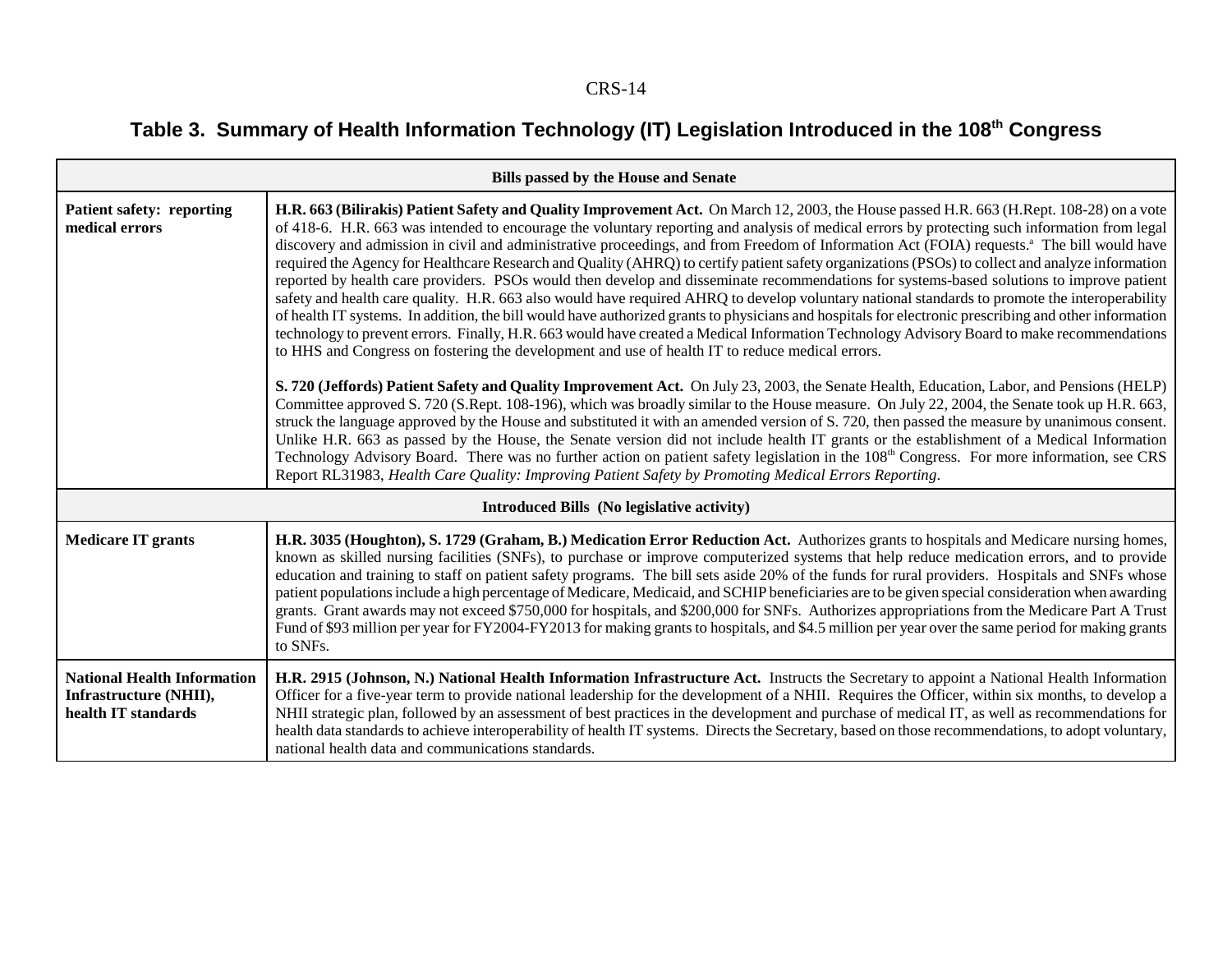┑

 $\Gamma$ 

Т

| Health IT grants and loans,   | H.R. 4880 (Kennedy, P.) Quality, Efficiency, Standards, and Technology for Health Care Transformation Act. (1) Authorizes the Secretary                   |
|-------------------------------|-----------------------------------------------------------------------------------------------------------------------------------------------------------|
| standards, legal safe harbor, | to award up to 20, four-year "Phase I" grants to health information infrastructure organizations to develop and implement an interoperable health         |
| Medicare reimbursement,       | information network, based on a regional health IT plan approved by the Secretary. Authorizes the Secretary, after four years, to award "Phase            |
| Medicaid federal match,       | II" grants to states that agree to fund such organizations to maintain and upgrade existing networks and develop new ones. Authorizes the                 |
| cost-effectiveness research,  | Secretary, after four more years, to award "Phase III" maintenance grants to states in which at least 75% of health care providers are participating      |
| outcomes and quality,         | in a network. Requires the Secretary to provide technical assistance on the creation of health information infrastructures and directs AHRQ to            |
| practitioner performance      | establish a national technical assistance center to help physicians (especially in small practices) adopt health IT and participate in regional networks. |
|                               | Requires the Secretary to establish a program for certifying regional health information infrastructures. Authorizes \$55 million in FY2005, and          |
|                               | \$167 million for each of FY2006-FY2008 for Phase I grants; \$400 million for each of FY2009-FY2013 for Phase II grants; and such sums as may             |
|                               | be necessary for FY2014 and each subsequent fiscal year for Phase III grants. (2) Directs the Secretaries of HHS, DOD, and the VA, within one             |
|                               | year and after considering the recommendations of a Working Group convened by the HHS Secretary, to adopt interoperability standards for health           |
|                               | IT systems. Specifies the membership of the Working Group and requires it to formulate recommendations on: components of electronic medical               |
|                               | records; clinical data exchange and terminologies; medical knowledge representation; computerized physician order entry; and privacy and security.        |
|                               | Authorizes \$5 million for FY2005 and for FY2006, and \$2 million for FY2007 and each subsequent fiscal year. (3) Authorizes the Secretary to             |
|                               | make loans to Phase I and Phase II grantees, with a repayment period of up to 10 years, to provide additional funding for activities covered under        |
|                               | the grants. (4) Creates a safe harbor from penalties under the anti-kickback statute (42 U.S.C. §1320a-7b(b)) for equipment and services provided         |
|                               | for developing or implementing a health information infrastructure under this Act, as long as the provision of such equipment and services is not         |
|                               | based on the amount or value of business between the parties. (5) Creates an exception to Medicare limitations on physician self-referral (42 U.S.C.      |
|                               | § 1395nn(e)) for equipment and services provided for developing or implementing a health information infrastructure under this Act, as long as            |
|                               | the provision of such equipment and services is not based on the amount or value of business between the parties. (6) Instructs the Secretary to          |
|                               | make adjustments in Medicare payments to providers who participate in a certified health information infrastructure, or who use IT to improve             |
|                               | the quality and accuracy of clinical decisions. (7) Instructs the Secretary to make matching Medicaid payments to states that provide funding for         |
|                               | an approved regional health IT plan. Mandates a 90% federal match during the first three years of such state funding. (8) Amends Section 1013             |
|                               | ("Outcomes Research") of the Medicare Modernization Act (see Table 1) to include research on cost-effectiveness, and to require that AHRQ adopt           |
|                               | and implement the priorities established by the Consortium for Health Outcomes Research Priorities. Authorizes \$150 million for FY2005, \$250            |
|                               | million for FY2006, \$400 million for FY2007, \$750 million for FY2008, \$1 billion for FY2009, and such sums as may be necessary for each fiscal         |
|                               | year thereafter. (9) Directs AHRQ and the Institute of Medicine (IOM) to establish a Consortium for Health Outcomes Research Priorities. (10)             |
|                               | Instructs AHRQ, in collaboration with the National Library of Medicine, to establish a Center for Clinical Decision-Support Technology to enable          |
|                               | health care providers more efficiently and rapidly to embed knowledge-based elements in their clinical information systems. Authorizes \$2 million        |
|                               | for FY2005, and such sums as may be necessary for each fiscal year thereafter. (11) Instructs AHRQ to fund scholarships for study in health care          |
|                               | quality and patient safety. Authorizes \$2 million for FY2005, and such sums as may be necessary for each fiscal year thereafter. (12) Requires           |
|                               | the Consortium, within one year, to identify priorities for developing, identifying, and endorsing standardized measures of health care provider          |
|                               | performance. Requires the Consortium to update the priorities annually and have them endorsed by the National Quality Forum (NQF).                        |
|                               | (continued)                                                                                                                                               |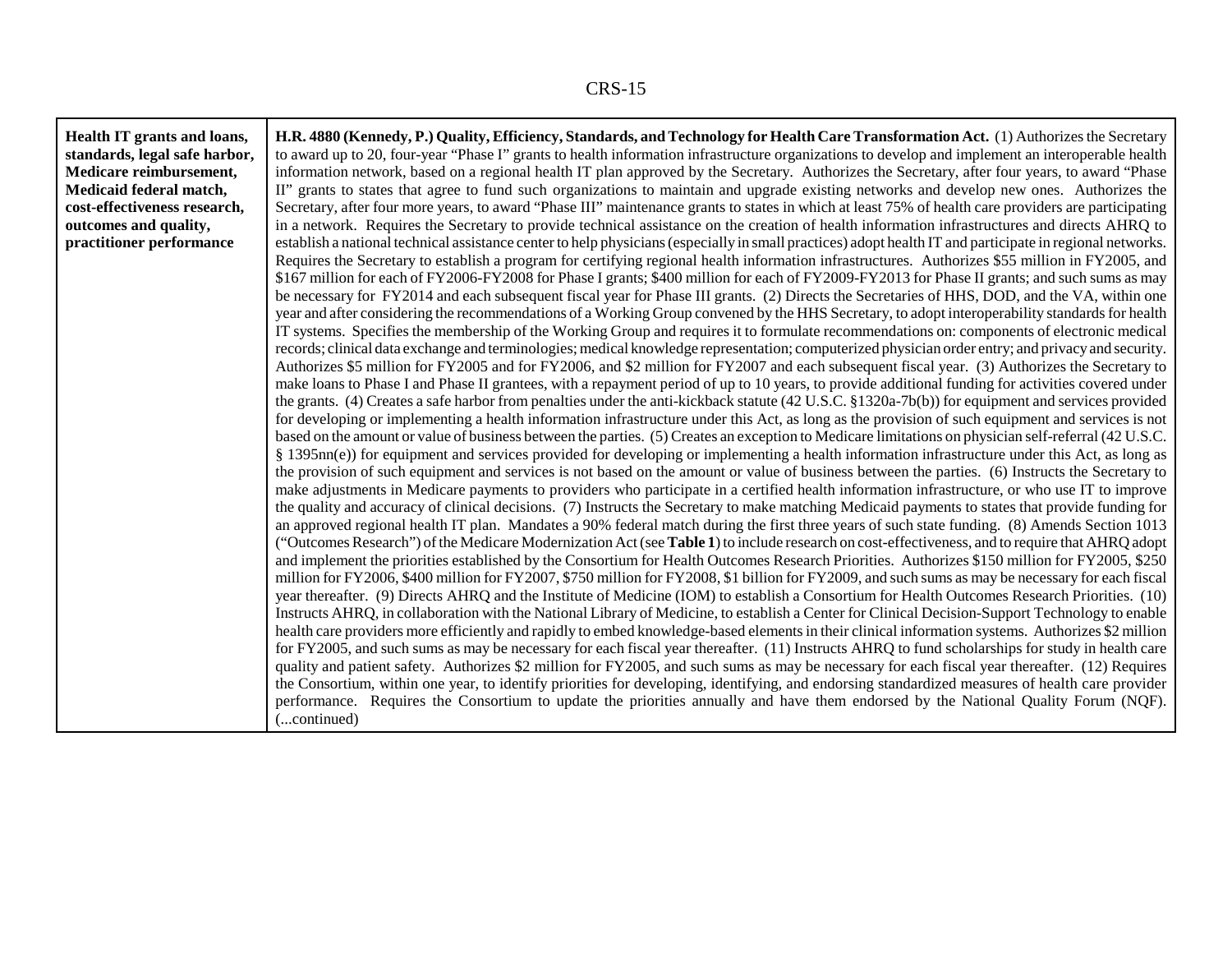|                                                                                                                                                                                                            | (13) Requires the Secretary, within 18 months, to establish a claims-based practitioner performance database (to be discontinued after 10 years)<br>to receive de-identified Medicare claims data and de-identified claims data voluntarily submitted by group health plans (group health plans that<br>submit such data are granted access to all recent Medicare claims data submitted to HHS). Requires the Secretary annually to use the data in the<br>database to measure the performance of physicians and hospitals, based on NQF-endorsed performance measures. After four years, mandates that<br>all group health plans submit de-identified claims data to the database. (14) Requires the Secretary, within 18 months, to establish a clinical-based<br>practitioner performance database to receive de-identified data voluntarily submitted by providers. Requires the Secretary annually to use the data<br>in the database to measure the performance of physicians and hospitals, based on NQF-endorsed performance measures. (15) Requires the<br>Secretary to make publicly available the provider performance measurements prepared from both databases. (16) Authorizes the Secretary to use<br>the provider performance measurements to make pay-for-performance adjustments to Medicare payments. Directs the Medicare Payment Advisory<br>Commission to make annual recommendations on such pay-for-performance adjustments. (17) Directs AHRQ, within 54 months, to conduct a<br>study comparing the two practitioner performance databases and report to Congress.                                                                                                                                                                                                                                                                                                                                                                                                                                                                                                                                                                                                                                                                                                                                                                                                                                                                                                                                                                                                                                                                                                                                                                                                                                                                                                                                                                                                                                                                                                                                                                                                                                                                                                                                                                                                                                                                                                                                                                                                                                                                                                                                                                                                                                                                                                                                 |
|------------------------------------------------------------------------------------------------------------------------------------------------------------------------------------------------------------|-------------------------------------------------------------------------------------------------------------------------------------------------------------------------------------------------------------------------------------------------------------------------------------------------------------------------------------------------------------------------------------------------------------------------------------------------------------------------------------------------------------------------------------------------------------------------------------------------------------------------------------------------------------------------------------------------------------------------------------------------------------------------------------------------------------------------------------------------------------------------------------------------------------------------------------------------------------------------------------------------------------------------------------------------------------------------------------------------------------------------------------------------------------------------------------------------------------------------------------------------------------------------------------------------------------------------------------------------------------------------------------------------------------------------------------------------------------------------------------------------------------------------------------------------------------------------------------------------------------------------------------------------------------------------------------------------------------------------------------------------------------------------------------------------------------------------------------------------------------------------------------------------------------------------------------------------------------------------------------------------------------------------------------------------------------------------------------------------------------------------------------------------------------------------------------------------------------------------------------------------------------------------------------------------------------------------------------------------------------------------------------------------------------------------------------------------------------------------------------------------------------------------------------------------------------------------------------------------------------------------------------------------------------------------------------------------------------------------------------------------------------------------------------------------------------------------------------------------------------------------------------------------------------------------------------------------------------------------------------------------------------------------------------------------------------------------------------------------------------------------------------------------------------------------------------------------------------------------------------------------------------------------------------------------------------------------------------------------------------------------------------------------------------------------------------------------------------------------------------------------------------------------------------------------------------------------------------------------------------------------------------------------------------------------------------------------------------------------------------------------------------------------------------------------------------------------------------------------------------------------------------------------------------------------------|
| NHII, standards, health IT<br>grants, chronic disease care,<br>prescription drug<br>effectiveness, quality<br>measures, pay-for-<br>performance, use of health<br>information by providers<br>and patients | S. 2003 (Clinton) Health Information for Quality Improvement Act. (1) Establishes an Office of National Healthcare Information<br>Infrastructure, headed by a Director who reports directly to the Secretary, to develop an NHII strategic plan in collaboration with various<br>stakeholders. (2) Instructs the Secretary within two years to adopt national, voluntary health data and communications standards to promote the<br>interoperability of health IT systems. (3) Authorizes AHRQ to award grants to hospitals and other providers to pay for health IT. Establishes<br>grantee reporting requirements and requires the Secretary to report to Congress on the grant program. Grantees must provide at least 50% matching<br>funds. Authorizes \$20 million for FY2004 and for FY2005. (4) Instructs AHRQ and NIH to establish a Medical Systems Safety Initiative to<br>conduct and support research on the use of IT in improving and advancing health care. Requires the National Committee for Vital and Health<br>Statistics to assist the Secretary in the development of authentication standards for health records. Requires the Secretaries of HHS, DOD, and<br>VA to implement and evaluate methods that enable patients to access and append their electronic medical record. Directs AHRQ to award grants<br>for research on innovative approaches to improve patients' understanding of their electronic health record. Authorizes \$5 million for such grants<br>for FY2004, and such sums as may be necessary for each fiscal year thereafter. (5) Prohibits group health plans and health insurers that offer<br>coverage in both the group and individual markets from discriminating against individuals that participate in approved clinical trials, and from<br>denying or limiting the coverage of routine patient costs for items and services furnished in connection with participation in such trials. (6) Directs<br>AHRQ to award grants for research on primary care for older patients with multiple chronic conditions. Authorizes \$10 million for FY2004, and<br>such sums as may be necessary for each fiscal year thereafter. (7) Directs NIH, in coordination with AHRQ and FDA, to conduct research on the<br>effectiveness of certain prescription drugs and provide a progress report to the President and Congress every two years. Authorizes \$75 million<br>for FY2004, and such sums as may be necessary for each fiscal year thereafter. (8) Requires AHRQ, in consultation with various specified<br>stakeholders, to evaluate and update quality indicators for each of the IOM's 20 priority areas for improvement in health care quality. <sup>b</sup> Authorizes<br>\$12 million for FY2004, and \$8 million for each fiscal year thereafter through FY2009. (9) Requires CDC and AHRQ jointly to award<br>demonstration grants for the reporting of health care quality information at the community level. Authorizes \$25 million for FY2004, and such<br>sums as may be necessary for each fiscal year thereafter. (10) Requires AHRQ to conduct demonstration programs for the collection of reliable<br>data on patient race, ethnicity, and linguistic preferences. Authorizes \$5 million for FY2004 and for FY2005. (11) Mandates an IOM study on<br>developing and disseminating evidence-based practice guidelines for health care. (12) Mandates an IOM study on performance-based payment<br>incentives, including payment under Medicare. (13) Requires AHRQ to support research and demonstration programs on using community-based<br>and voluntary public and private organizations to disseminate information about health care quality to consumers. Authorizes \$4 million in<br>FY2004, and \$2 million for each fiscal year thereafter. (14) Requires AHRQ to award grants for research to promote patient engagement in their<br>care. |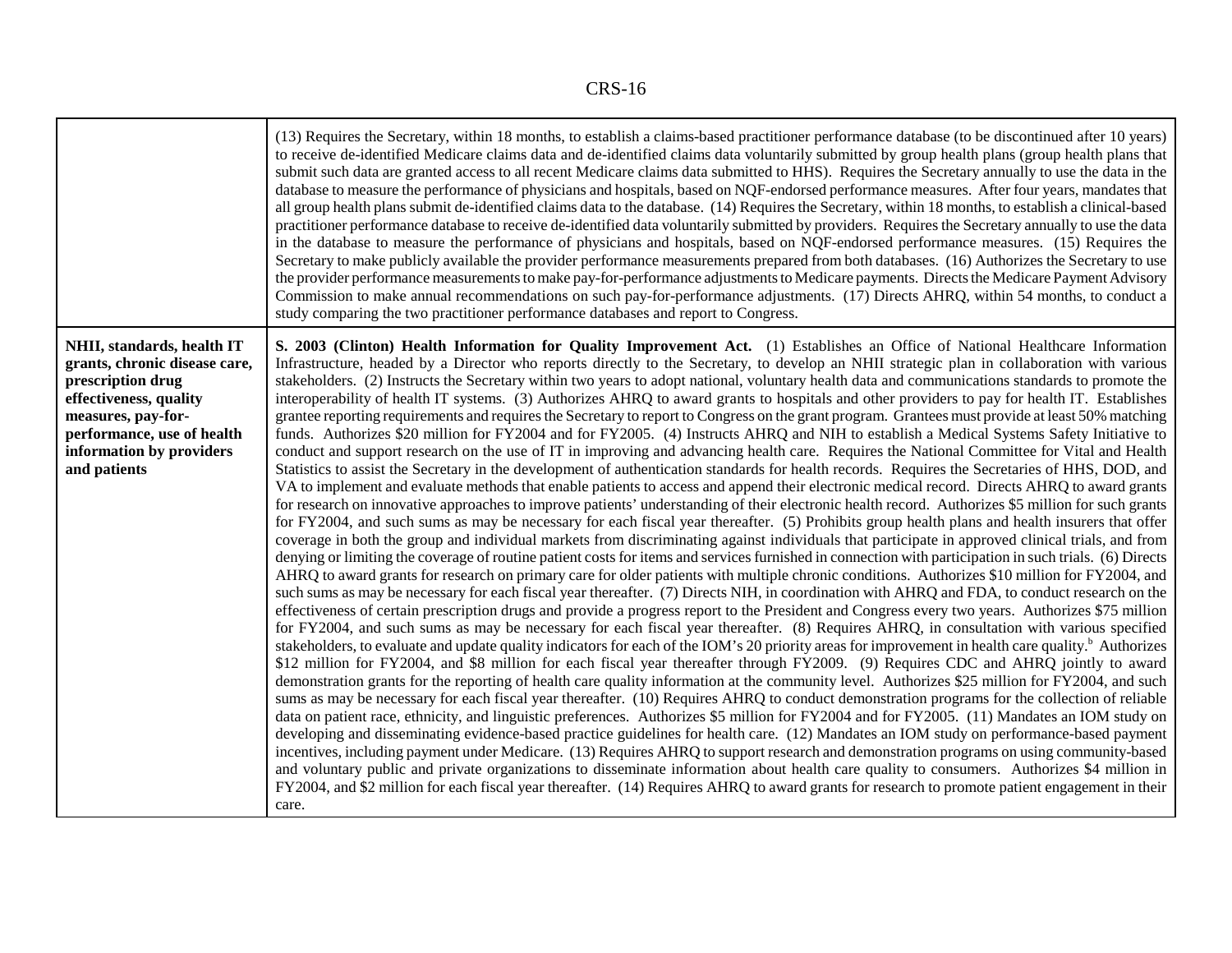**Health IT standards andgrants, reimbursement incentives, pay-forperformance standards, national quality advisory council, disease-specific grant programs, preventive health**

**S. 2421 (Kennedy) Health Care Modernization, Cost Reduction, and Quality Improvement Act.** (1) Authorizes grants, loans, and loan guarantees for federally qualified health centers, hospitals, SNFs, group practices and other nonprofit health facilities to install and implement clinical IT systems that meet national interoperability and security standards. Matching funds are required to receive a grant: 10% for community health care centers; and 20% for other non-profit health care facilities and for group practices. Requires the Secretary, in consultation with various stakeholders, to develop or adopt national standards by January 1, 2006. Requires the Secretary by January 1, 2007, and annually thereafter, to review and consider modification of the standards. Authorizes such sums as may be necessary. (2) Mandates increases in federal health program reimbursement for providers who implement clinical IT systems consistent with the national standards, and who carry out quality improvement activities as defined in the Act. Increases begin in 2005 and are equal to 1% of reimbursement, decreasing to 0.2% of reimbursement in 2009. Mandates decreases in federal health program reimbursement for larger providers who fail to implement clinical IT systems and carry out such quality improvement activities. Decreases begin in 2010 and are equal to 0.2% of reimbursement, increasing to 1% of reimbursement in 2014. (3) Requires group health plans and health insurers that offer coverage in both the group and individual markets, by December 31, 2008, to implement computerized claims processing systems (with an accuracy of at least 99% and the ability in real time to detect fraud and abuse). Requires group health plans and insurers, by December 31, 2008, to adopt a computerized system that, among other things, provides consumers with information about their account and permits them to make deductible and cost-sharing payments electronically, and enables providers to receive claims payments electronically. (4) Requires the Secretary, within two years and in consultation with the National Quality Advisory Council (see below) and others, to establish quality standards for reimbursing health care providers (i.e., pay-for-performance standards). Requires payers to increase payments to providers who attain the quality standards, and permits payers to reduce reimbursement to providers who fail to meet the standards. If a provider believes it can provide higher quality care at lower cost but that doing so would reduce the amount of reimbursement that would otherwise be available to the provider, the payer involved is required to enter into good faith negotiations with the provider to reach agreement on an alternative payment system. (5) Authorizes CDC to award grants to states to implement a comprehensive plan for diabetes control and prevention. Authorizes CDC, in collaboration with AHRQ, to award grants to states to apply evidence-based best practices (identified by the Secretary) for diabetes care and prevention. Authorizes \$50 million for FY2005, and such sums as may be necessary for FY2006- FY2009. Authorizes \$15 million for FY2005, and such sums as may be necessary for FY2006-FY2009, to fund a national diabetes education program. (6) Authorizes such sums as may be necessary for FY2005-FY2009 to fund grants to states to implement a comprehensive arthritis control and prevention plan. Authorizes such sums as may be necessary for FY2005-FY2009 to fund grants to national public or private nonprofit entities to help implement a national arthritis control and prevention strategy. Authorizes such sums as may be necessary for the Secretary to implement a national arthritis education program. (7) Authorizes such sums as may be necessary for FY2005- FY2009 to fund grants to states to implement stroke care systems that provide high-quality prevention, diagnosis, treatment, and rehabilitation. (8) Authorizes grants and other programs to improve access to and the provision of culturally and linguistically appropriate care for patients whose primary language is not English. Requires the Secretary to provide additional Medicare payments for such culturally and linguistically appropriate services. Requires Medicaid and SCHIP programs to cover 90% of the costs of providing those services. (9) Establishes a 15-member National Quality Advisory Council, appointed by GAO, to identify national aims and objectives for health care quality improvement and make recommendations to Congress and the public. (10) Requires group health plans and health insurers that offer coverage in both the group and individual markets to cover preventive health care items and services, as recommended by the U.S. Preventive Services Task Force. (11) Authorizes such sums as may be necessary for FY2005- FY2010 to carry out various programs to (i) encourage health diets, and (ii) increase physical activity in schools, worksites, and communities. (12) Authorizes such sums as may be necessary for FY2005-FY2009 to carry out various programs to improve immunization rates for adults and adolescents. (13) Authorizes such sums as may be necessary for FY2005-FY2009 to carry out various programs to raise public awareness about oral health and to improve the delivery and quality of oral health among adults, including those with intellectual disabilities or chronic disease.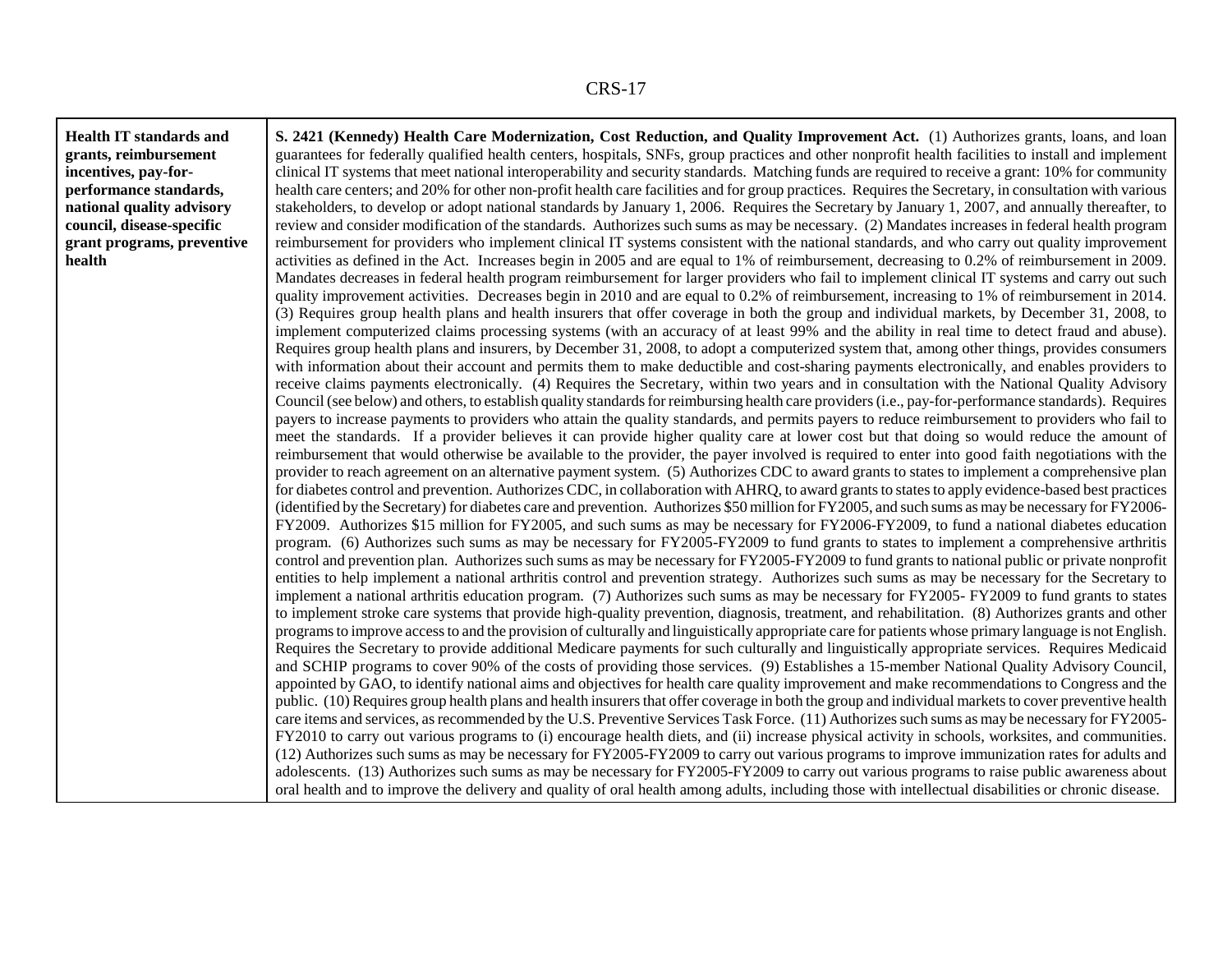┑

 $\Gamma$ 

т

| NHII, standards, health IT  | S. 2710 (Gregg) National Health Information Technology Adoption Act. (1) Establishes within HHS an Office of Health Information                         |
|-----------------------------|---------------------------------------------------------------------------------------------------------------------------------------------------------|
| grants and loan guarantees, | Technology to: advise the Secretary on health IT; direct all health IT activity within the Department; work with public and private health IT           |
| quality measures            | stakeholders to implement a strategic plan for establishing a NHII; and ensure that health IT is utilized in health surveillance. Instructs the         |
|                             | Secretary to appoint a Director to head the Office. Directs the Office to encourage the development and adoption of health IT standards and work        |
|                             | with the private sector to collect and disseminate best health IT practices. Directs the Office to coordinate with AHRQ and other federal agencies      |
|                             | to evaluate the costs and benefits of health IT, including its impact on the quality and efficiency of patient care, and review federal reimbursement   |
|                             | for health care providers that utilize health IT systems. (2) Requires the Director, within two years and in collaboration with private sector          |
|                             | stakeholders, to adopt national standards to enable health IT to be used in clinical settings, to promote the interoperability of clinical information  |
|                             | across health care settings, and to facilitate the use of clinical decision support. Adoption of such standards by the private sector would be          |
|                             | voluntary. Beginning five years after enactment, prohibits the Secretary from purchasing a health IT system that is not in compliance with the          |
|                             | standards and requires recipients of federal health IT funds to purchase systems that are compliant with the standards. (3) Provides federal loan       |
|                             | guarantees: (i) to enable networks of physicians, hospitals, and group health plans and other insurers to develop local health information              |
|                             | infrastructures (LHII) for sharing data; and (ii) to enable health care providers that work with low-income and underserved populations to purchase     |
|                             | health IT systems capable of linking to an LHII. Authorizes \$50 million for each of FY2005-FY2010. No principal of a loan guarantee may                |
|                             | exceed \$5 million, and in any given 12-month period no amount disbursed to an eligible entity may exceed \$5 million. (4) Authorizes grants: (i)       |
|                             | to networks of physicians, hospitals, and group health plans and other insurers to develop LHIIs for sharing data; and (ii) to health care providers    |
|                             | that work with low-income and underserved populations to purchase health IT systems capable of linking to a LHII. Requires grantees to provide          |
|                             | matching funds to cover at least 20% of the costs of the IT project for which the grant was awarded. Authorizes \$50 million for each of FY2005-        |
|                             | FY2010. (5) Requires entities that receive a grant or loan guarantee to submit an annual report to the Director describing the financial costs and      |
|                             | benefits of the project and its impact on health care quality and safety. Permits the Director to give preference in awarding grants and loan           |
|                             | guarantees to entities that agree to submit reports electronically on a daily basis. (6) Requires the Secretaries of HHS, Defense, and VA, by January   |
|                             | 1, 2009, to develop uniform health care quality measures for a total of 15 common health conditions and to establish requirements for federally         |
|                             | supported health care delivery programs to report those quality measures. Requires the Secretaries to provide for the pooling, analysis, and            |
|                             | dissemination of reported quality data. Requires the HHS Secretary to provide a progress report to Congress within two years. Following                 |
|                             | submission of the report to Congress, requires the Secretary within three years to publish final regulations on reporting uniform health care quality   |
|                             | measures. (7) Requires the Secretary to ensure that demographic data collected under Medicare are accurate and available for inclusion in the           |
|                             | National Health Disparities Report, <sup>c</sup> and to promote and enforce state demographic data collection and reporting requirements under Medicaid |
|                             | and SCHIP and ensure that those data are also available for inclusion in the National Health Disparities Report. <sup>c</sup>                           |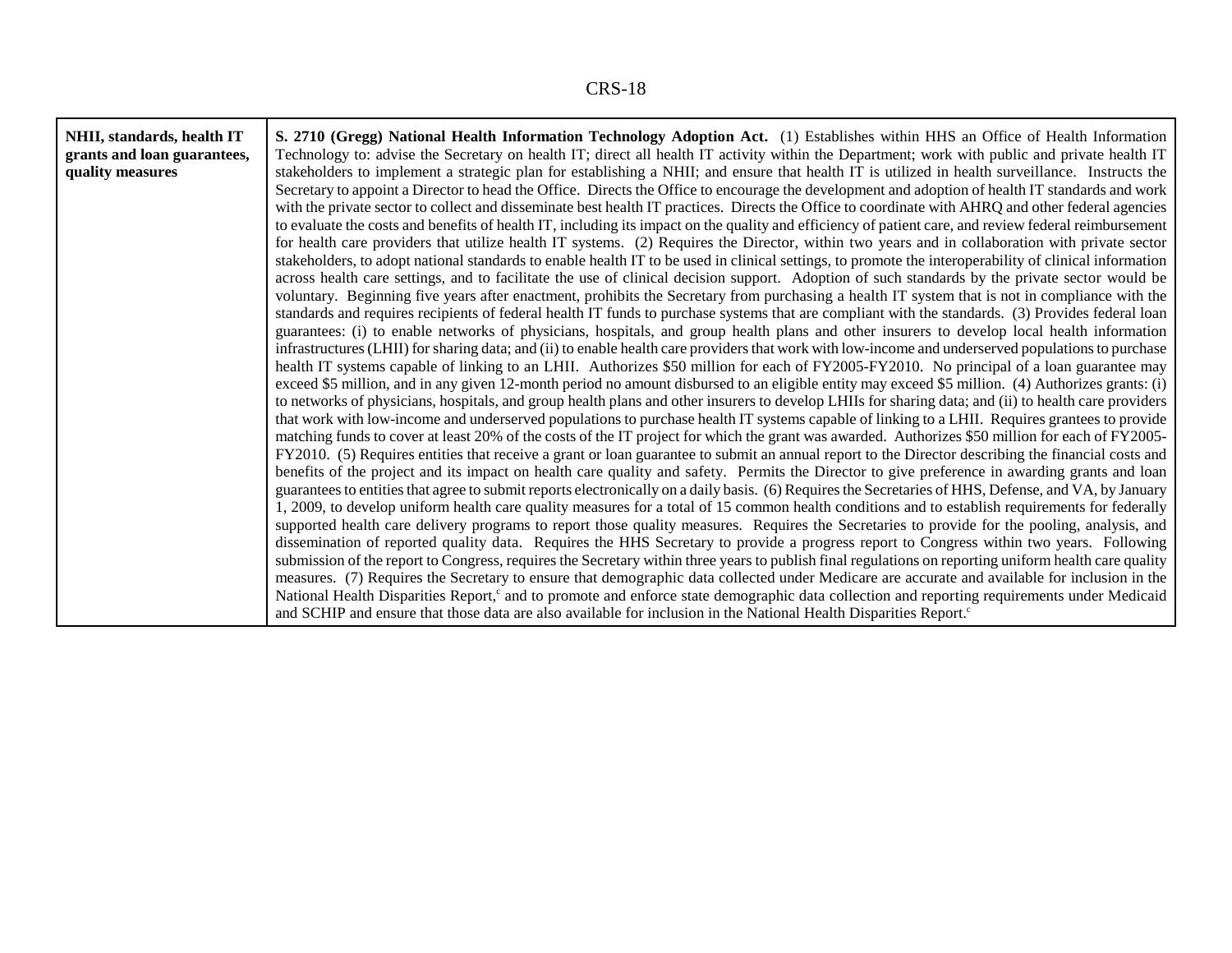| NHII, standards, health IT  | S. 2907 (Dodd) Information Technology for Health Care Quality Act. (1) Establishes within the Executive Office of the President an Office                       |
|-----------------------------|-----------------------------------------------------------------------------------------------------------------------------------------------------------------|
| grants and loan guarantees, | of Health Information Technology to: develop a national strategy for creating a NHII; advise the President on health IT; direct all health IT activity          |
| quality measures            | within the federal government; work with public and private health IT stakeholders to implement the national strategy; and ensure that health IT                |
|                             | is utilized in health surveillance. Instructs the President to appoint a Director to head the Office. Requires federal agencies to seek Office approval         |
|                             | in order to adopt significant new health IT policies. Directs the Office to encourage the development and adoption of health IT standards and work              |
|                             | with the private sector to collect and disseminate best health IT practices. Directs the Office to coordinate with AHRQ and other federal agencies              |
|                             | to evaluate the costs and benefits of health IT, including its impact on the quality and efficiency of patient care, and review federal reimbursement           |
|                             | for health care providers that utilize health IT systems. Requires the Director within six months to make recommendations to the President and                  |
|                             | the Secretary on changes to federal reimbursement and payment structures to encourage the adoption of health IT. Requires the Secretary, within                 |
|                             | 90 days of receiving the recommendations, to provide Congress with an implementation plan. (2) Requires the Director, within two years and in                   |
|                             | collaboration with private sector stakeholders, to adopt national standards to enable health IT to be used in clinical settings, to promote the                 |
|                             | interoperability of clinical information across health care settings, and to facilitate the use of clinical decision support. Adoption of such standards        |
|                             | by the private sector would be voluntary. Beginning one year after standards are adopted, prohibits the Secretary from purchasing a health IT                   |
|                             | system that is not in compliance with the standards and requires recipients of federal health IT funds to purchase systems that are compliant with              |
|                             | the standards. (3) Provides federal loan guarantees: (i) to enable networks of physicians, hospitals, and group health plans and other insurers to              |
|                             | develop local health information infrastructures (LHII) for sharing data; and (ii) to enable health care providers to purchase health IT systems                |
|                             | capable of linking to a LHII. Instructs the Director to give special consideration to applicants serving low-income and underserved populations.                |
|                             | Authorizes \$250 million for each of FY2005-FY2010. No principal of a loan guarantee may exceed \$5 million, and in any given 12-month period                   |
|                             | no amount disbursed to an eligible entity may exceed \$5 million. (4) Authorizes grants: (i) to networks of physicians, hospitals, and group health             |
|                             | plans and other insurers to develop LHIIs for sharing data; and (ii) to health care providers that work with low-income and underserved populations             |
|                             | to purchase health IT systems capable of linking to a LHII. Requires grantees to provide matching funds to cover at least 20% of the costs of the               |
|                             | IT project for which the grant was awarded. Authorizes \$250 million for each of FY2005-FY2010. (5) Requires entities that receive a grant or                   |
|                             | loan guarantee to submit regular reports to the Director describing the financial costs and benefits of the project and its impact on health care quality       |
|                             | and safety. (6) Within 18 months, requires the Secretaries of HHS, Defense, and the VA, in collaboration with other specified groups, to develop                |
|                             | uniform health care quality measures for each of the IOM's 20 priority areas for improvement in health care quality, <sup>b</sup> and to establish requirements |
|                             | for federally supported health care delivery programs to report those quality measures. Mandates full implementation of all quality measures and                |
|                             | reporting systems within one year of their development. Requires the Secretaries to provide for the pooling, analysis, and dissemination of reported            |
|                             | quality data. Requires the HHS Secretary to evaluate the development and reporting of quality measures and report to Congress within one year.                  |
|                             | Following submission of the report to Congress, requires the Secretary within one year to publish final regulations on reporting uniform health                 |
|                             | care quality measures.                                                                                                                                          |

a. H.R. 663 was reported (as amended) by the Energy and Commerce Committee on Mar. 6, 2003. The Ways and Means Committee approved similar legislation (H.R. 877, H.Rept. 108-31) on Mar. 11, 2003. While the Ways and Means bill would amend the Medicare statute and apply only to hospitals and other health care facilities and their employees that provide health care services under Medicare Part A, the Energy and Commerce measure would amend the Public Health Service (PHS) Act and have broader coverage. H.R. 663 would apply to any individual or entity licensed to provide health care services. Following negotiations between members of both panels, it was agreed that the new law should be written into the PHS Act and that the Energy and Commerce bill (H.R. 633) would be brought to the floor for consideration by the full House.

b. Institute of Medicine, *Priority Areas for National Action: Transforming Health Care Quality* (Washington: National Academy Press, 2003).

c. P.L. 106-129, the Healthcare Research and Quality Act of 1999, directed AHRQ to submit to Congress annually a report on "disparities in health care delivery as it relates to racial factors and socioeconomic factors in priority populations," beginning in FY2003. The first National Report on Healthcare Disparities was released on Dec. 22. 2003, and is available online at [http://qualitytools.ahrq.gov/disparitiesReport/download\_report.aspx].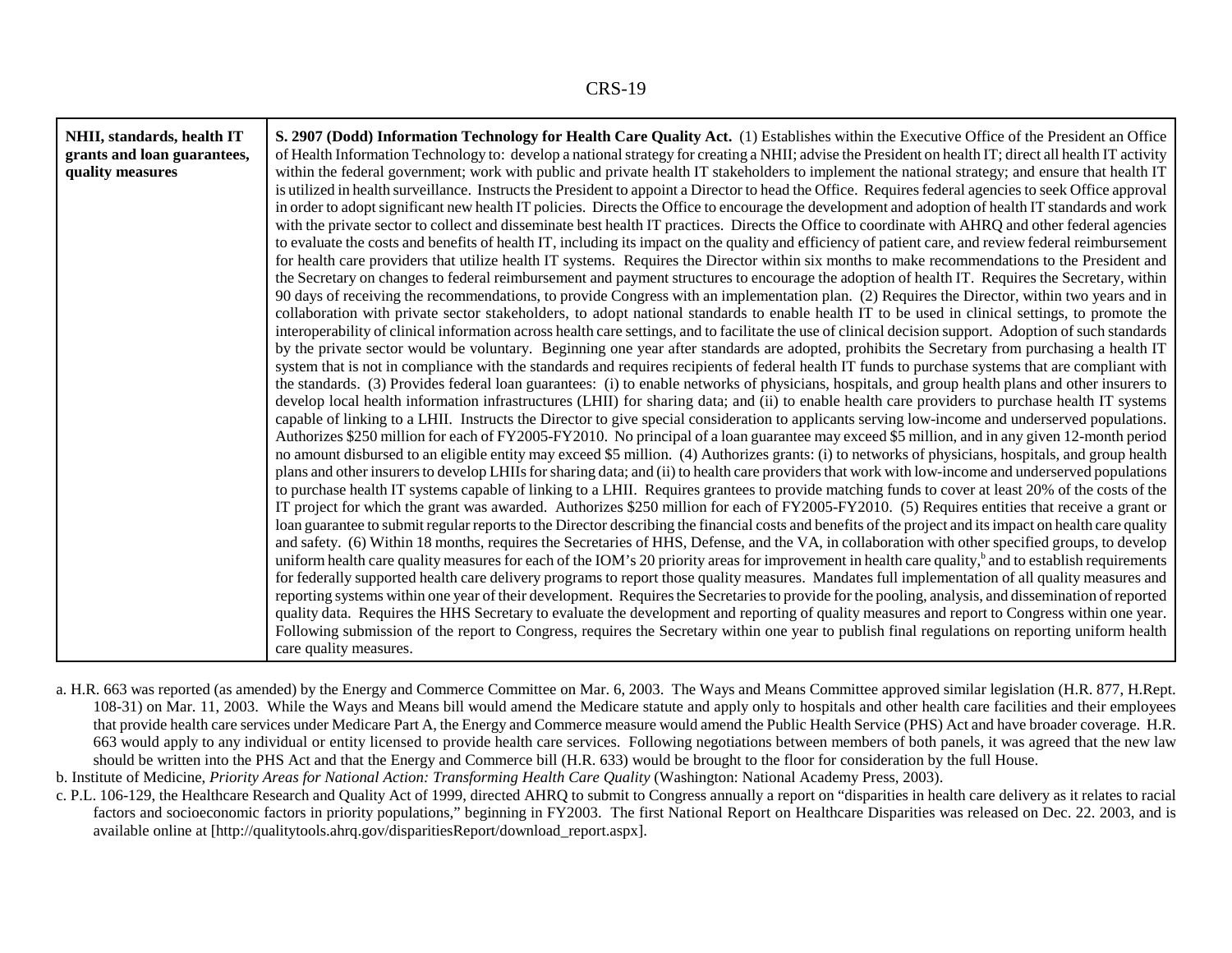# Table 4. Summary of Health Information Technology (IT) Legislation Introduced in the 109<sup>th</sup> Congress

| <b>Bills approved by Committee</b>                                        |                                                                                                                                                                                                                                                                                                                                                                                                                                                                                                                                                                                                                                                                                                                                                                                                                                                                                                                                                                                                                                                                                                                                                                                                                                                                                                                                                                                                                                                                                                                                                                                                                                                                                                                                                                                                                                                                                                                                                                                                                                                                                                                                                                                                                                                                                                                   |
|---------------------------------------------------------------------------|-------------------------------------------------------------------------------------------------------------------------------------------------------------------------------------------------------------------------------------------------------------------------------------------------------------------------------------------------------------------------------------------------------------------------------------------------------------------------------------------------------------------------------------------------------------------------------------------------------------------------------------------------------------------------------------------------------------------------------------------------------------------------------------------------------------------------------------------------------------------------------------------------------------------------------------------------------------------------------------------------------------------------------------------------------------------------------------------------------------------------------------------------------------------------------------------------------------------------------------------------------------------------------------------------------------------------------------------------------------------------------------------------------------------------------------------------------------------------------------------------------------------------------------------------------------------------------------------------------------------------------------------------------------------------------------------------------------------------------------------------------------------------------------------------------------------------------------------------------------------------------------------------------------------------------------------------------------------------------------------------------------------------------------------------------------------------------------------------------------------------------------------------------------------------------------------------------------------------------------------------------------------------------------------------------------------|
| <b>Patient Safety: reporting</b><br>medical errors                        | S. 544 (Jeffords) Patient Safety and Quality Improvement Act. On March 9, 2005, the Senate Health, Education, Labor, and Pensions (HELP)<br>Committee approved S. 544, which is identical to last year's Senate-passed measure (S. 720). S. 544 is intended to encourage the reporting and<br>analysis of information on medical errors by designating such information as confidential and protecting it from legal discovery and admission<br>in civil, administrative, and criminal proceedings (unless a judge determined that the information contained evidence of a wanton and criminal<br>act to directly harm the patient) and from Freedom of Information Act (FOIA) requests. Information on medical errors would be reported to Patient<br>Safety Organizations (PSOs), which would analyze the information and develop and disseminate recommendations for systems-based solutions<br>to improve patient safety and health care quality. S. 544 also would require the Agency for Healthcare Research and Quality (AHRQ) to adopt<br>voluntary national interoperability standards. For more information, see CRS Report RL31983, Health Care Quality: Improving Patient Safety<br>by Promoting Medical Errors Reporting.                                                                                                                                                                                                                                                                                                                                                                                                                                                                                                                                                                                                                                                                                                                                                                                                                                                                                                                                                                                                                                                                            |
|                                                                           | Introduced bills (No legislative activity)                                                                                                                                                                                                                                                                                                                                                                                                                                                                                                                                                                                                                                                                                                                                                                                                                                                                                                                                                                                                                                                                                                                                                                                                                                                                                                                                                                                                                                                                                                                                                                                                                                                                                                                                                                                                                                                                                                                                                                                                                                                                                                                                                                                                                                                                        |
| NHII, standards, Medicare<br>reimbursement, health IT<br>grants and loans | H.R. 747 (Gonzalez) National Health Information Incentive Act of 2005. (1) Establishes within the Executive Office of the President an Office<br>of the National Coordinator for Health Information Technology (ONCHIT), headed by a Director who responds directly to the President. (2)<br>Within two years, requires the Secretary, through ONCHIT and in collaboration with the Commission on Systemic Interoperability, to adopt trial<br>IT standards developed by accredited standard setting organizations to support the creation of an NHII. Requires the Secretary to consult with<br>national organizations representing all the major stakeholders and rely on the recommendations of the National Committee on Vital and Health<br>Statistics. Standards must be consistent with the HIPAA privacy and security rule and must not impose an undue administrative and financial<br>burden on medical practice, particularly small physician and rural practices. Requires the Secretary to conduct a two-year pilot program at facilities<br>throughout the country to test the effectiveness and impact of the trial standards. Within one year of completing the pilot program, requires the<br>Secretary to assess the program and report to Congress. Authorizes the Secretary to modify the standards as appropriate. Requires individuals<br>and entities that use EHRs and health IT to comply with the modified standards not later than two years after they are adopted. Small health plans<br>and small providers of services (i.e., fewer than 25 full-time equivalent employees) have an additional year to comply. (3) Instructs the Secretary<br>to provide Medicare payment incentives to help small providers acquire EHRs and other health IT, such as add-on payments for office visits<br>supported by health IT, and payments for e-mail consultations. Exempts incentive payments from budget neutrality under the physician fee<br>schedule. (4) Authorizes grants and revolving loans for small health care providers to acquire EHRs and other health IT. Authorizes such sums<br>as may be necessary for such grants and loans. (5) Creates a tax credit for physicians who acquire EHRs and other health IT, equal to 10% of the<br>amounts paid during the taxable year. |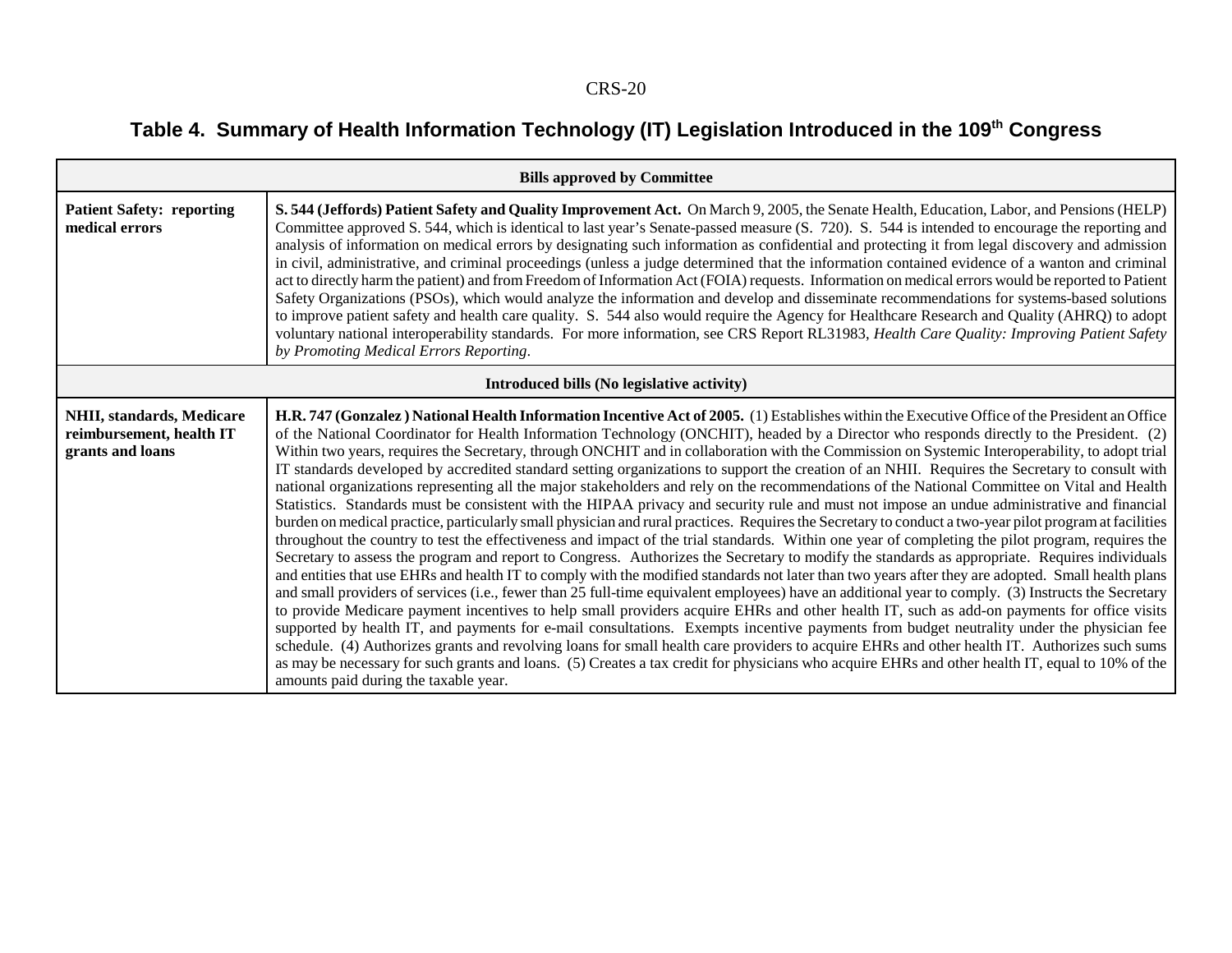| NHII, standards, health IT  | S. 16 (Kennedy) Affordable Health Care Act. (1) Establishes within the Executive Office of the President an Office of Health Information                       |
|-----------------------------|----------------------------------------------------------------------------------------------------------------------------------------------------------------|
| grants and loan guarantees, | Technology to: develop a national strategy for creating a NHII; advise the President on health IT; direct all health IT activity within the federal            |
| quality measures            | government; work with public and private health IT stakeholders to implement the national strategy; and ensure that health IT is utilized in health            |
|                             | surveillance. Instructs the President to appoint a Director to head the Office. Requires federal agencies to seek Office approval in order to adopt            |
|                             | significant new health IT policies. Directs the Office to encourage the development and adoption of health IT standards and work with the private              |
|                             | sector to collect and disseminate best health IT practices. Directs the Office to coordinate with AHRQ and other federal agencies to evaluate the              |
|                             | costs and benefits of health IT, including its impact on the quality and efficiency of patient care, and review federal reimbursement for health care          |
|                             | providers that utilize health IT systems. Requires the Director within six months to make recommendations to the President and the Secretary on                |
|                             | changes to federal reimbursement and payment structures to encourage the adoption of health IT. Requires the Secretary, within 90 days of                      |
|                             | receiving the recommendations, to provide Congress with an implementation plan. (2) Requires the Director, within two years and in collaboration               |
|                             | with private sector stakeholders, to adopt national standards to enable health IT to be used in clinical settings, to promote the interoperability of          |
|                             | clinical information across health care settings, and to facilitate the use of clinical decision support. Adoption of such standards by the private            |
|                             | sector would be voluntary. Beginning one year after standards are adopted, prohibits the Secretary from purchasing a health IT system that is not              |
|                             | in compliance with the standards and requires recipients of federal health IT funds to purchase systems that are compliant with the standards. (3)             |
|                             | Provides federal loan guarantees: (i) to enable networks of physicians, hospitals, and group health plans and other insurers to develop local health           |
|                             | information infrastructures (LHII) for sharing data; and (ii) to enable health care providers to purchase health IT systems capable of linking to a            |
|                             | LHII. Instructs the Director to give special consideration to applicants serving low-income and underserved populations. Authorizes such sums                  |
|                             | as may be necessary for each of FY2006-FY2011. No principal of a loan guarantee may exceed \$5 million, and in any given 12-month period                       |
|                             | no amount disbursed to an eligible entity may exceed \$5 million. (4) Authorizes grants: (i) to networks of physicians, hospitals, and group health            |
|                             | plans and other insurers to develop LHIIs for sharing data; and (ii) to health care providers that work with low-income and underserved populations            |
|                             | to purchase health IT systems capable of linking to a LHII. Requires grantees to provide matching funds to cover at least 20% of the costs of the              |
|                             | IT project for which the grant was awarded. Authorizes such sums as may be necessary for each of FY2006-FY2011. (5) Requires entities that                     |
|                             | receive a grant or loan guarantee to submit regular reports to the Director describing the financial costs and benefits of the project and its impact          |
|                             | on health care quality and safety. (6) Within 18 months, requires the Secretaries of HHS, Defense, and the VA, in collaboration with other                     |
|                             | specified groups, to develop uniform health care quality measures for each of the IOM's 20 priority areas for improvement in health care quality, <sup>a</sup> |
|                             | and to establish requirements for federally supported health care delivery programs to report those quality measures. Mandates full implementation             |
|                             | of all quality measures and reporting systems within one year of their development. Requires the Secretaries to provide for the pooling, analysis,             |
|                             | and dissemination of reported quality data. Requires the HHS Secretary to evaluate the development and reporting of quality measures and report                |
|                             | to Congress within one year. Following submission of the report to Congress, requires the Secretary within one year to publish final regulations               |
|                             | on reporting uniform health care quality measures.                                                                                                             |

a. Institute of Medicine, *Priority Areas for National Action: Transforming Health Care Quality* (Washington: National Academy Press, 2003).

 $\mathbf{r}$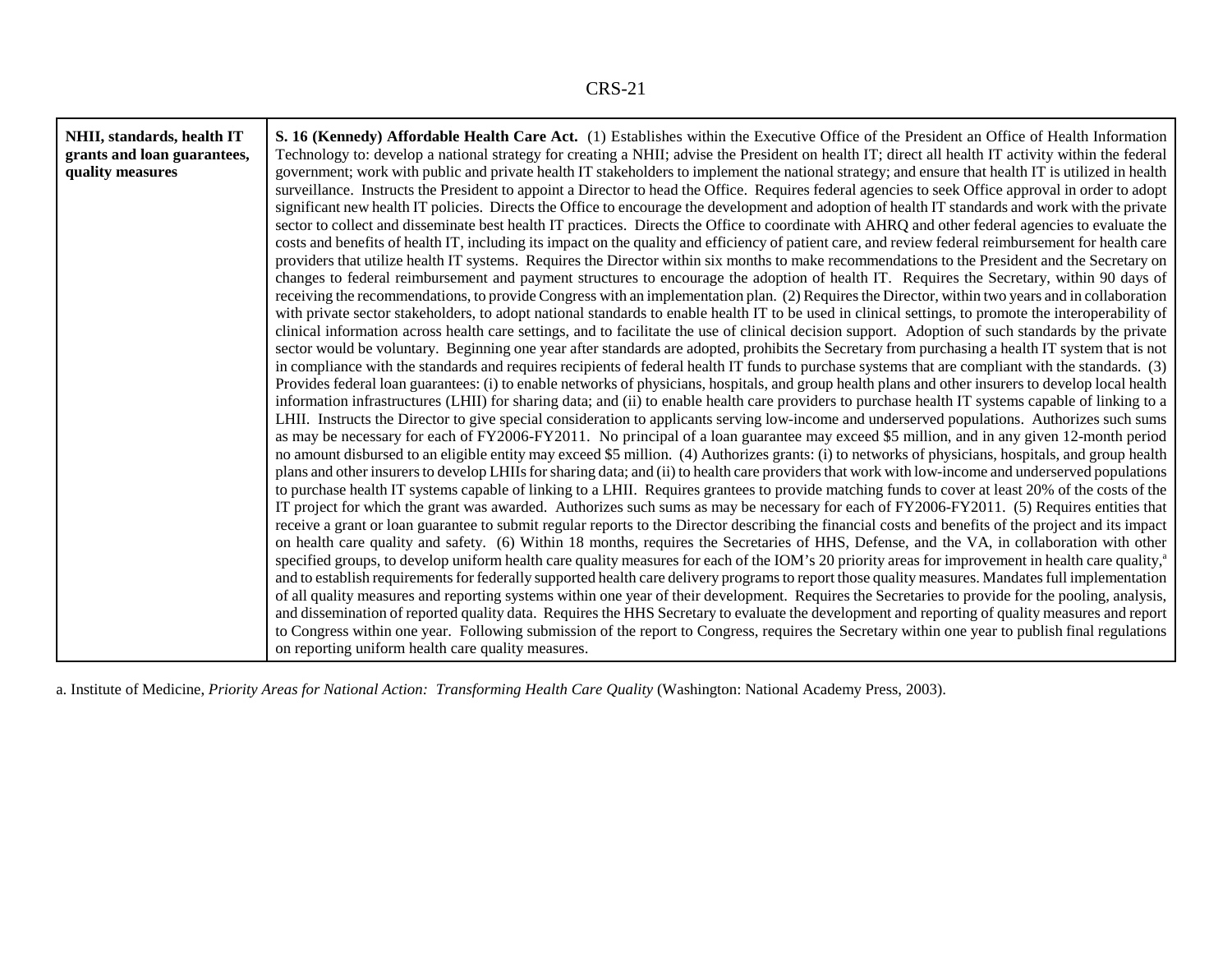# **Appendix A**

## **Congressional Hearings (2002–2005)**

### **House Committee on Energy and Commerce**

| May 8, 2002                                                              | <b>Reducing Medical Errors</b>                                      |  |
|--------------------------------------------------------------------------|---------------------------------------------------------------------|--|
| July 22, 2004                                                            | <b>Health Information Technology</b><br>(Subcommittee on Health)    |  |
| <b>House Committee on Government Reform (Subcommittee on Technology)</b> |                                                                     |  |
| July 14, 2004                                                            | Health Informatics, Public Health, and<br><b>Emergency Response</b> |  |
| House Committee on Veterans' Affairs (Subcommittee on Oversight)         |                                                                     |  |
| May 19, 2004                                                             | VA's Role in Developing Electronic<br><b>Medical Records</b>        |  |
| House Committee on Ways and Means (Subcommittee on Health)               |                                                                     |  |
| March 7, 2002                                                            | <b>Health Quality and Medical Errors</b>                            |  |
|                                                                          |                                                                     |  |

| September 10, 2002 | <b>Legislation to Reduce Medical Errors</b>   |
|--------------------|-----------------------------------------------|
| March 18, 2004     | <b>Health Care Quality</b>                    |
| June 17, 2004      | <b>Health Information Technology</b>          |
| July 22, 2004      | <b>Electronic Prescribing</b>                 |
| February 10, 2005  | <b>Medicare Payments to Physicians</b>        |
| March 15, 2005     | Measuring Physician Quality and<br>Efficiency |

### **Senate Committee on Homeland Security and Governmental Affairs**

| June 11, 2003                            | <b>Patient Safety: Instilling Hospitals</b><br>with a Culture of Continuous<br>Improvement |
|------------------------------------------|--------------------------------------------------------------------------------------------|
| <b>Senate Special Committee on Aging</b> |                                                                                            |
| September 23, 2003                       | <b>HIPAA</b> Medical Privacy and<br><b>Transactions Rules: Overkill or</b><br>Overdue?     |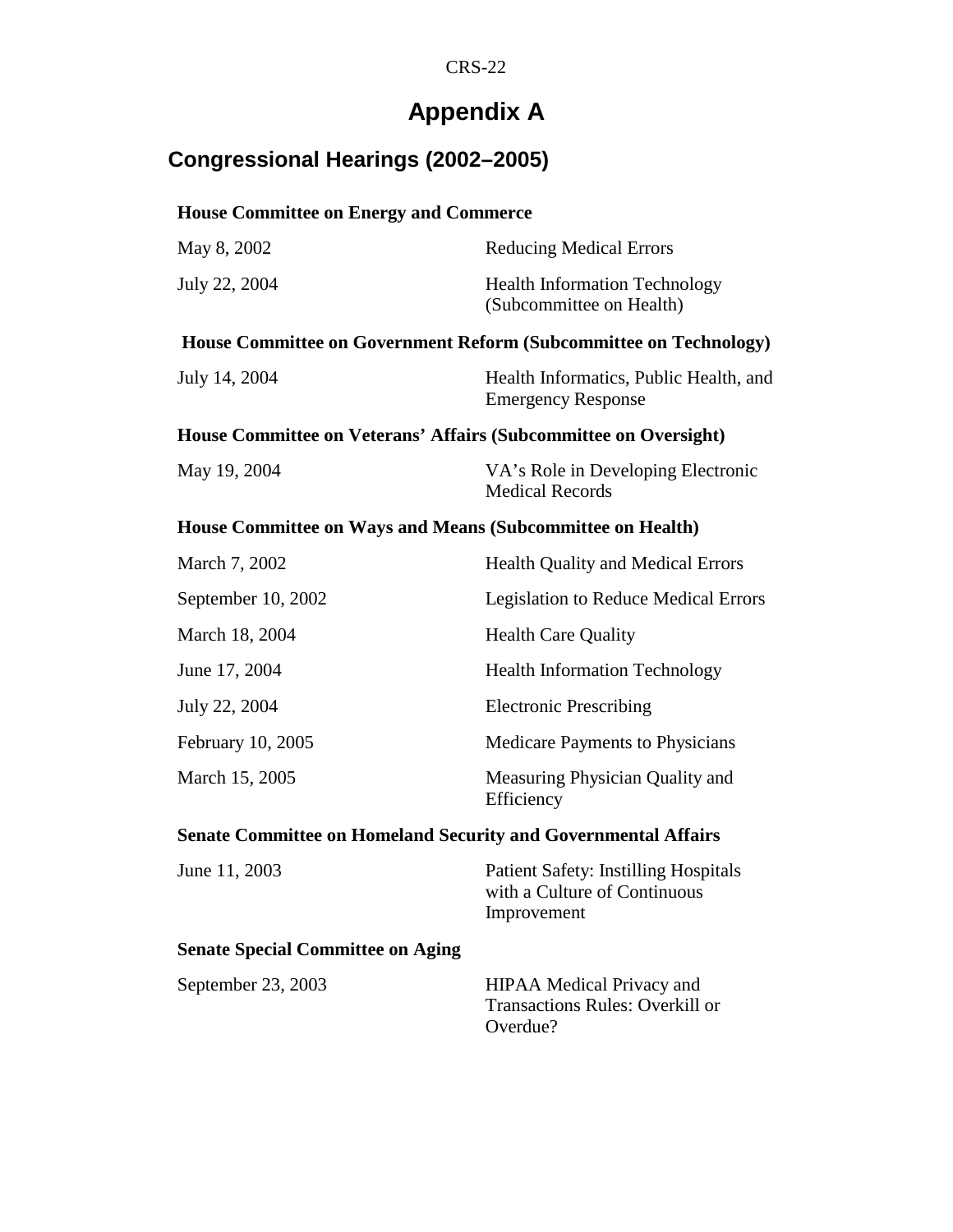### **GAO Reports and Testimony (2003–2005)**

*Information Technology: Benefits Realized for Selected Health Care Functions*, GAO-04-224, October 31, 2003.

*Computer-Based Patient Records: Improved Planning and Project Management are Critical to Achieving Two-Way VA-DOD Health Data Exchange*, GAO-04- 811T, May 19, 2004.

*Health Care: National Strategy Needed to Accelerate the Implementation of Health Information Technology*, GAO-04-947T, July 14, 2004.

*HHS's Efforts to Promote Health Information Technology and Legal Barriers to its Adoption*, GAO-04-991R, August 13. 2004.

*HHS's Estimate of Health Care Cost Savings Resulting for the Use of Information Technology*, GAO-05-309R, February 16, 2005.

#### **Internet Resources**

#### **Federal Government**

| HHS - Nat. Coordinator for Health IT                                 | [http://www.hhs.gov/healthit]            |
|----------------------------------------------------------------------|------------------------------------------|
| HHS - Nat. Committee on Vital and<br><b>Health Statistics</b>        | [http://www.ncvhs.hhs.gov]               |
| AHRQ — Healthcare Informatics                                        | [http://www.ahrq.gov/data/infoix.htm]    |
| $CDC$ — Public Health Informatics                                    | [http://www.cdc.gov/epo/dphsi/index.htm] |
| <b>Professional Associations</b>                                     |                                          |
| American Academy of Family<br>Physicians                             | [http://www.centerforhit.org]            |
| <b>American Health Information</b><br><b>Management Association</b>  | [http://www.ahima.org]                   |
| <b>American Medical Informatics</b><br>Association                   | [http://www.amia.org]                    |
| Association of Medical Directors of<br><b>Information Technology</b> | [http://www.amdis.org]                   |
| Healthcare Information and<br><b>Management Systems Society</b>      | [http://www.himss.org]                   |
| <b>Public-Private Collaboratives/Research Groups/Stakeholders</b>    |                                          |
| eHealth Initiative                                                   | [http://www.ehealthinitiative.org]       |
| <b>Markle Foundation</b>                                             | [http://www.markle.org]                  |

Connecting for Health [http://www.connectingforhealth.org]